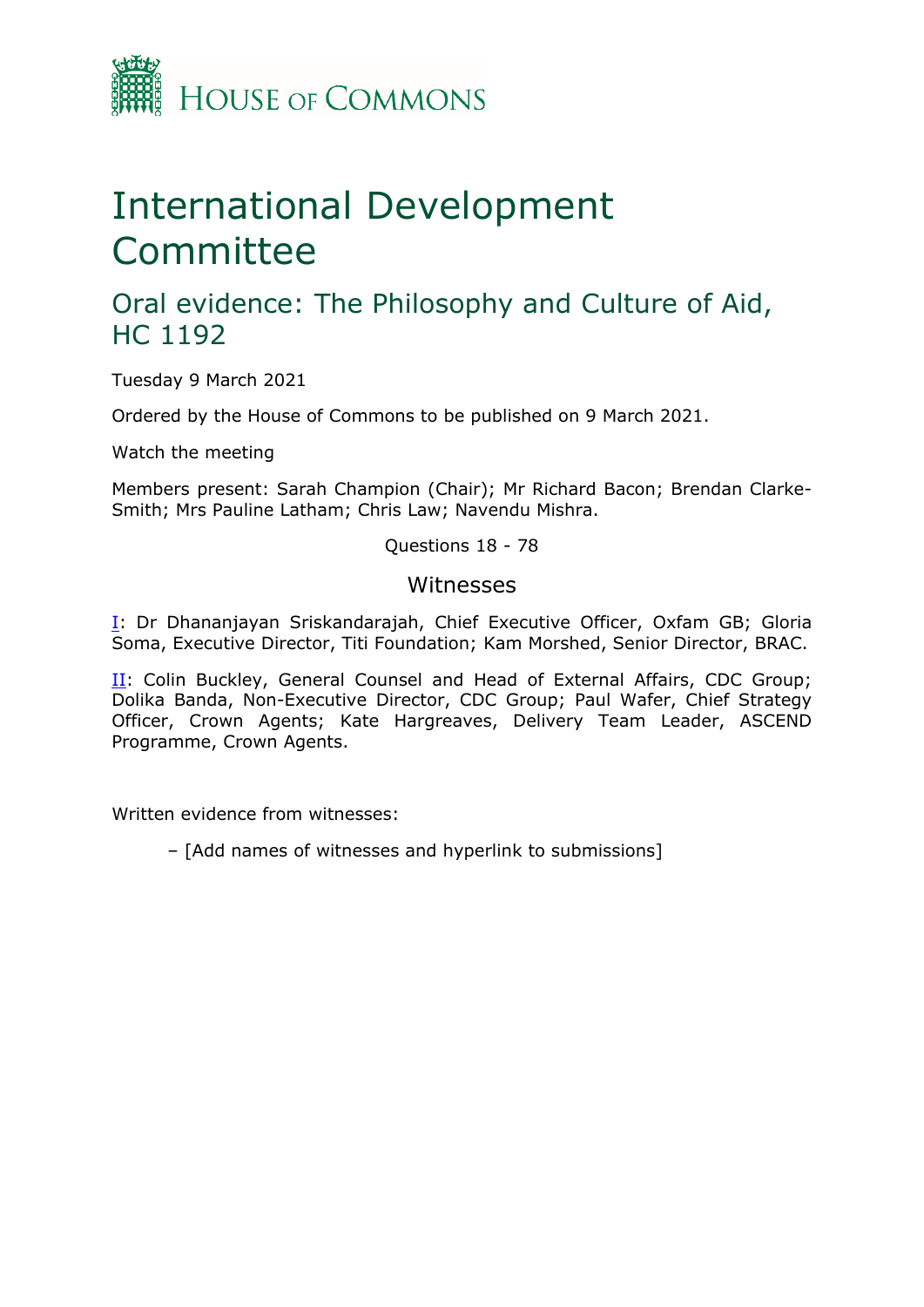

# Examination of Witnesses

Witnesses: Dr Dhananjayan Sriskandarajah, Gloria Soma and Kam Morshed.

<span id="page-1-0"></span>**Chair:** I would like to start this session on the philosophy and culture of aid by the International Development Select Committee. Today we have two panels: the first has representatives from BRAC, Oxfam and the Titi Foundation, and the second has representatives from Crown Agents and CDC.

Q18 **Mrs Latham:** Could all three of you tell us what your experience is of working with aid donors? Who sets the agenda?

**Chair:** I should have asked you to introduce yourself and your organisation—I do apologise.

*Kam Morshed:* I am Morshed. I represent BRAC, which was established in 1972. It is probably the first southern NGO that went international. We started as an NGO looking into the rehabilitation of the refugees who went to India during our war of liberation. We resettled them in Bangladesh and then we moved into development. We are now one of the largest development agencies, working in Bangladesh and 10 other countries.

*Dr Sriskandarajah:* Good afternoon. I am Danny Sriskandarajah, chief executive of Oxfam Great Britain. I have been at Oxfam Great Britain for the last two years; Oxfam itself has been around for almost 80 years.

To your question, Pauline, the fact that this country has organisations like Oxfam—there are others like Save the Children, which has been around longer, and Amnesty International, which has had such global prominence—is a testament to the fact that it has internationalism at its core, as part of those core British values.

Oxfam's own history predates the aid system as we know it. Oxfam was founded 20 or 30 years before ODA was even defined, but it has the same notion of compassion, solidarity and indignation that there was still such gross inequality when it came to global development. In recent years, Oxfam has become a confederation: we are a confederated international NGO network that has a presence in 80-odd countries and legal registration in 20 or so. Just over half of our combined income as a network will come from official donors of one form or another, of course including the Government of the United Kingdom. We have a long and relatively large set of relationships with institutional donors.

On the whole, organisations like ours have a large individual supporter base. Over the last few years, it has been incredibly important for us to be able to leverage other resources, particularly aid resources, to be able to get on with the work that we are working on. Prior to the aid system and the growth of aid budgets, organisations like us had to rely on donated income; in our case, we also had shops and enterprise income, but the fact that we have been able to scale up our interventions,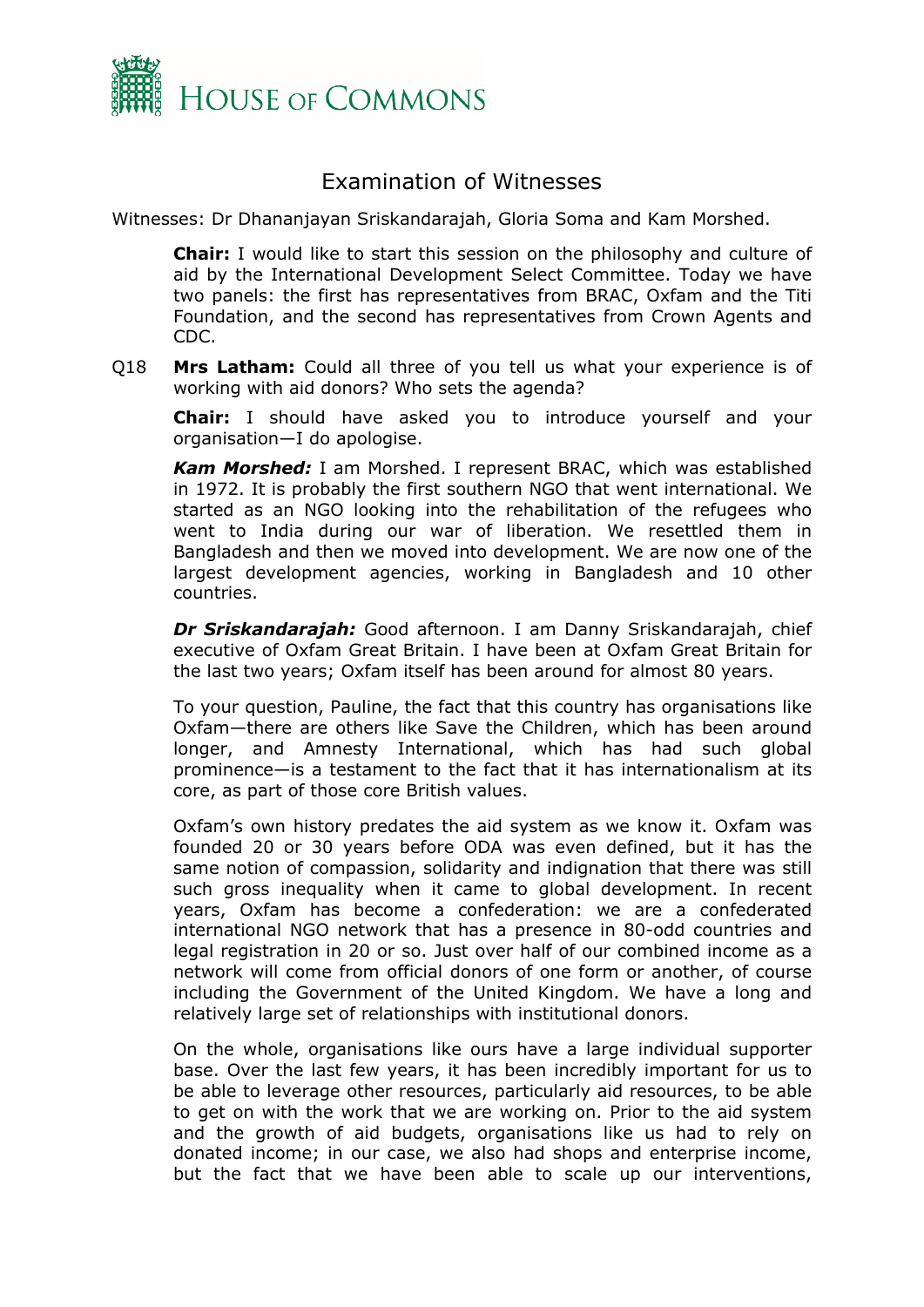

particularly in the most fragile contexts in the world, has been enabled by institutional donors like the UK Government. That has been really important because we would not be able to achieve the scale that we now operate at without those resources.

I wanted to say at the outset how welcome this inquiry is, because this feels like a really timely moment to think about the philosophy and the culture of aid. We as a nation need to work out what global Britain really means and, within that, what the role of aid is and what aid is for, so in that sense it is very timely, but it is also timely for another set of reasons to do with a very live set of issues around power, around decolonisation and around the how—whichever way you want to refer to it, it is a really important point for us to look at and reflect on the structures and culture of the aid system.

I just wanted to share with you, if I could, one of the most powerful quotes I have ever heard about the aid system. It is from an indigenous Australian activist called Lilla Watson and it is many decades old. When it came to the approach of others who came to help indigenous Australians or aboriginal Australians in the '60s and '70s, she said, "If you are here to help me, then you are wasting your time. But if you are here because your liberation is bound up with my liberation, let us work together." A sentiment like that feels very apt for the aid system today, in several ways.

First, there are some really important questions being asked about who the aid system is really there to help. Many of my colleagues in the global south remain angry about the fact that so much of aid expenditure remains in the global north. It is there to serve the narrow national interests of the donor, they claim, rather than the long-term interests of those people being left behind. This notion of our liberation being bound up with the people we want to serve is also important. Many organisations, particularly those that have a faith-based approach to development, really have a sense of that mutuality in this transaction, and I think it is a good time for us to reflect on that mutuality.

Finally, on the bit about working together, it is a really important time to think about how we can make sure that all the different bits of this system work together more effectively. I have the privilege of working at one of the oldest and largest international NGOs, but sometimes, to be frank, it feels like we are not a particularly important or influential partner in the aid system and that at best we are a subcontractor and cannot bring all that we could bring, given our global networks, our networks here in the UK and our know-how and expertise. Sometimes it does not feel like we are given the ability to bring that together and to genuinely work together.

Q19 **Mrs Latham:** Can you tell me who sets the agenda? Do you, does the country or does the donor?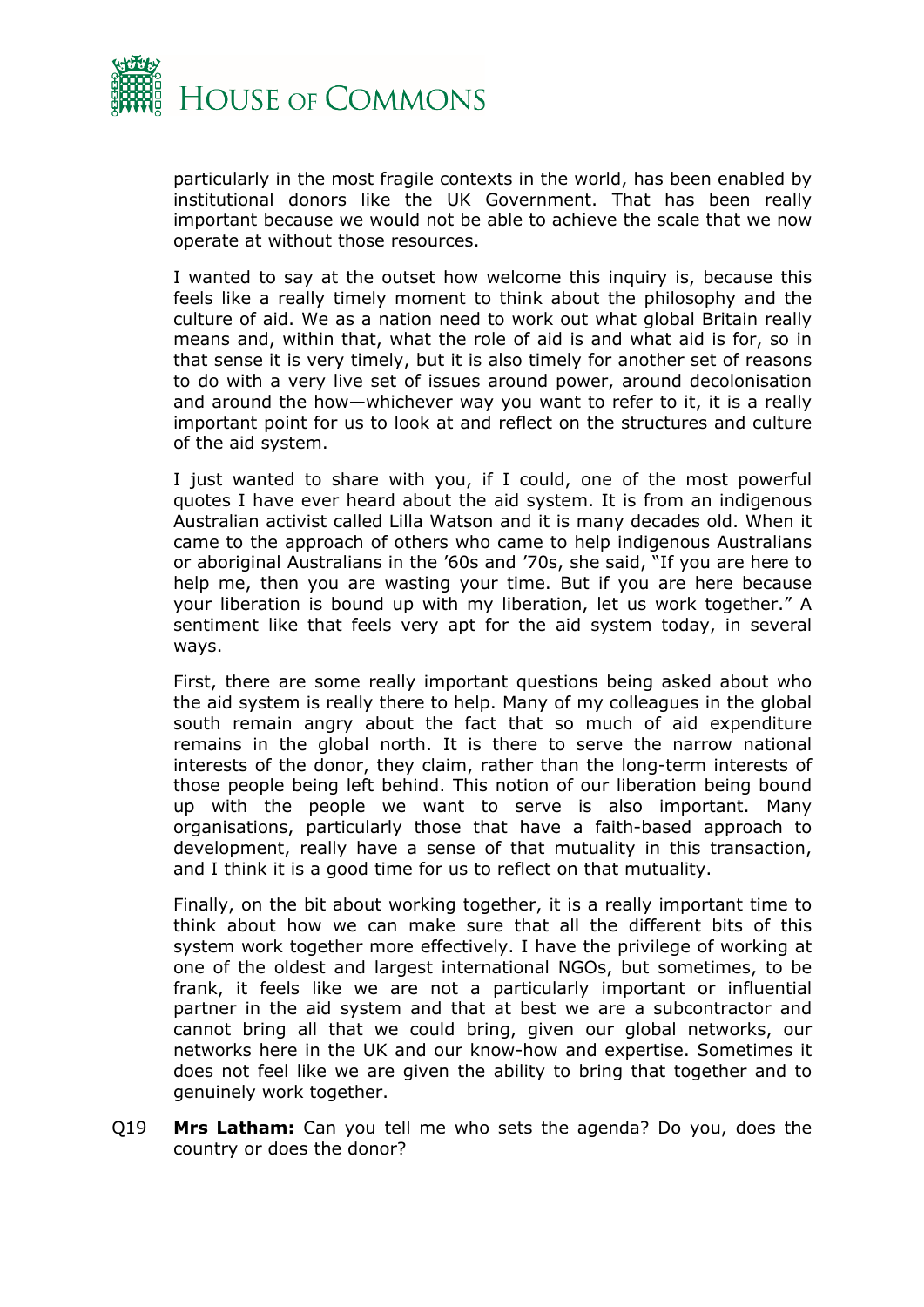

*Dr Sriskandarajah:* When it comes to the allocation of resource and all the important decisions, like what budgets or programmes get funded, I think it is the donor who still calls the shots. There are good examples of where that is done in a more participatory way that involves lots of other partners, and there are good examples of collaborations that bring in other stakeholders like philanthropic organisations or big NGOs, but when it comes to official aid, it still remains the case that donors set the agenda.

*Gloria Soma:* Good evening or good afternoon to all of you, wherever you are. My name is Gloria Modong and I am executive director of the Titi Foundation. We are a women-led organisation based in South Sudan. We implement a number of humanitarian activities, from food security and livelihoods to WASH, health, NFIs and most especially protection, given the context of South Sudan. We have one of the highest protectionrelated scenarios in the country, and we all understand the reasons behind that: the ongoing conflict that has not come to an end for a very long time. We also sit on the South Sudan Humanitarian Fund board, to contribute to some of the decisions that are made and ensure that there is consistent inclusion not just of women-led organisations, but also of local voices within the funding stream in the country.

To dive directly into the question that you have asked about our experience of working with donors, we believe that donors play a critical role in promoting and supporting partnerships, not just as a tool or a method but as a value, whether to achieve the SDGs, enable sustainability or combat climate change or in any number of local, regional or transnational initiatives across the globe.

However, the experience that we would suggest here is that we think many donors struggle to understand the issues around partnerships and how best to support them in terms of design and delivery mechanisms. This means that they may sometimes unintentionally hinder rather than assist beneficiaries, stakeholders or partners in their attempts to optimise multi-stakeholder collaboration and to achieve greater impacts in any kind of intervention.

On who calls the shots or sets the agenda, from where we sit as local actors, the donor usually sets the agenda, based on their own priorities or interests, which could range across a number of dynamics, including counter-terrorism, counter-migration issues or even promoting trade deals. This is already a clear indication that decisions on how to prioritise or deliver resources for a particular response are not consistently being made from where the crisis happens, but from outside that context.

Q20 **Mrs Latham:** Is there anything that you would like to change about the way you work with donors or the way that funding is allocated to the individual programmes?

*Gloria Soma:* If I were given an opportunity to change the scenario, I would highly advocate for open conversations. Allowing us to have these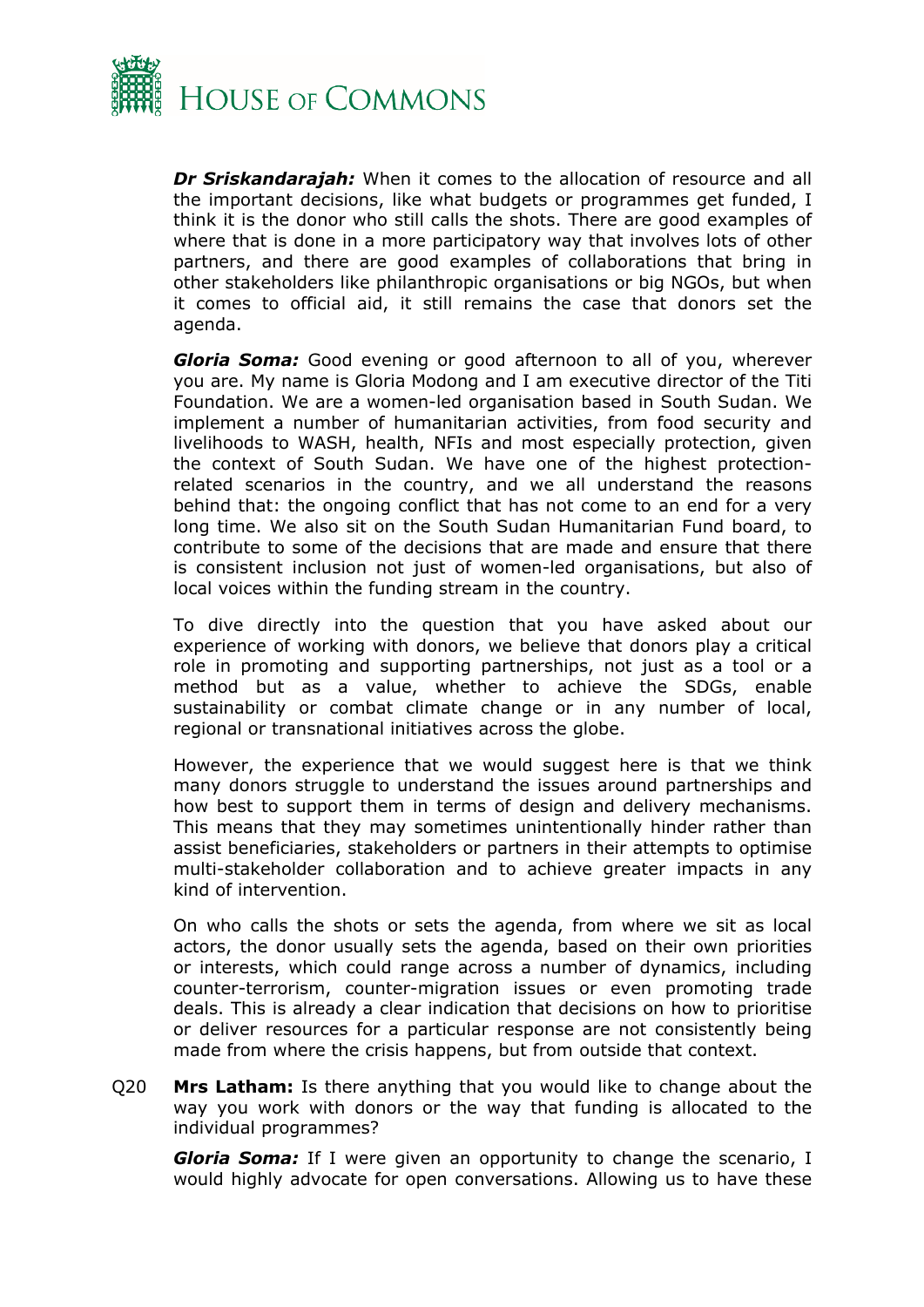

conversations enables us to gather the right information from the grassroots right up to the utmost decision maker. In that manner, we are able to bring context-specific ways we want aid delivered in a particular region or context in South Sudan, because we understand what our needs are, instead of it always being the reverse—a top-down approach. With a top-down approach, we have seen that most of the time it is more about the donors imposing what they deem is right for the population, which is actually not true most of the time.

For us to have these conversations, we also push back to the donors that we require an open scenario whereby you do not need to use a lot of intermediaries. When we look at the context right now, in South Sudan particularly—I am not so sure about other contexts—the majority of donors go through intermediaries like the UN agencies most of the time. There is a gap between that and what I, the local individual, would want to bring to the table to shape the design of how I want assistance or aid delivered within my context.

The other thing is that donors need to start diversifying their funding channels. In South Sudan, we have a lot of donor funds going through the UN agencies. To some degree, particular sets of donors fund what we call the South Sudan Humanitarian Fund. When you look at our context, the majority of local actors have access to funding mainly through the pooled funds, compared with the UN agencies, because there are also difficulties in the bureaucratic tendencies that are involved with accessing UN agency premises. I would highly encourage diversification: for example, in South Sudan at the moment there are ongoing conversations on the establishment of the start hub. Those are some of the channels that we could also look into for the formation of NGO consortia that could access funding directly from the UK. I would look at that kind of diversification.

Lastly, when we deliver aid, we totally understand the fact that at most times it is an emergency response, especially in our context, but what next? Over the last 20 years or more, South Sudan has been dependent on emergency aid, and it has become the norm that without aid we cannot do something beyond that. Unfortunately, that is where most populations are left. The question is, what if aid is no longer there? At the moment we are actually battling, because the UK is going to be cutting about 59% of its aid to South Sudan, which is something that is already causing panic with everybody in the sector.

How do we then transition? This is coming in at a time when populations and the NGOs themselves are not well positioned or have not planned to transition out of these kinds of interventions. Our advocacy would be on the need for us to be looking out at the triple nexus approach, whereby we have aid but transition it into something more developmental, which would then lead communities to be more resilient, even when we no longer have aid happening.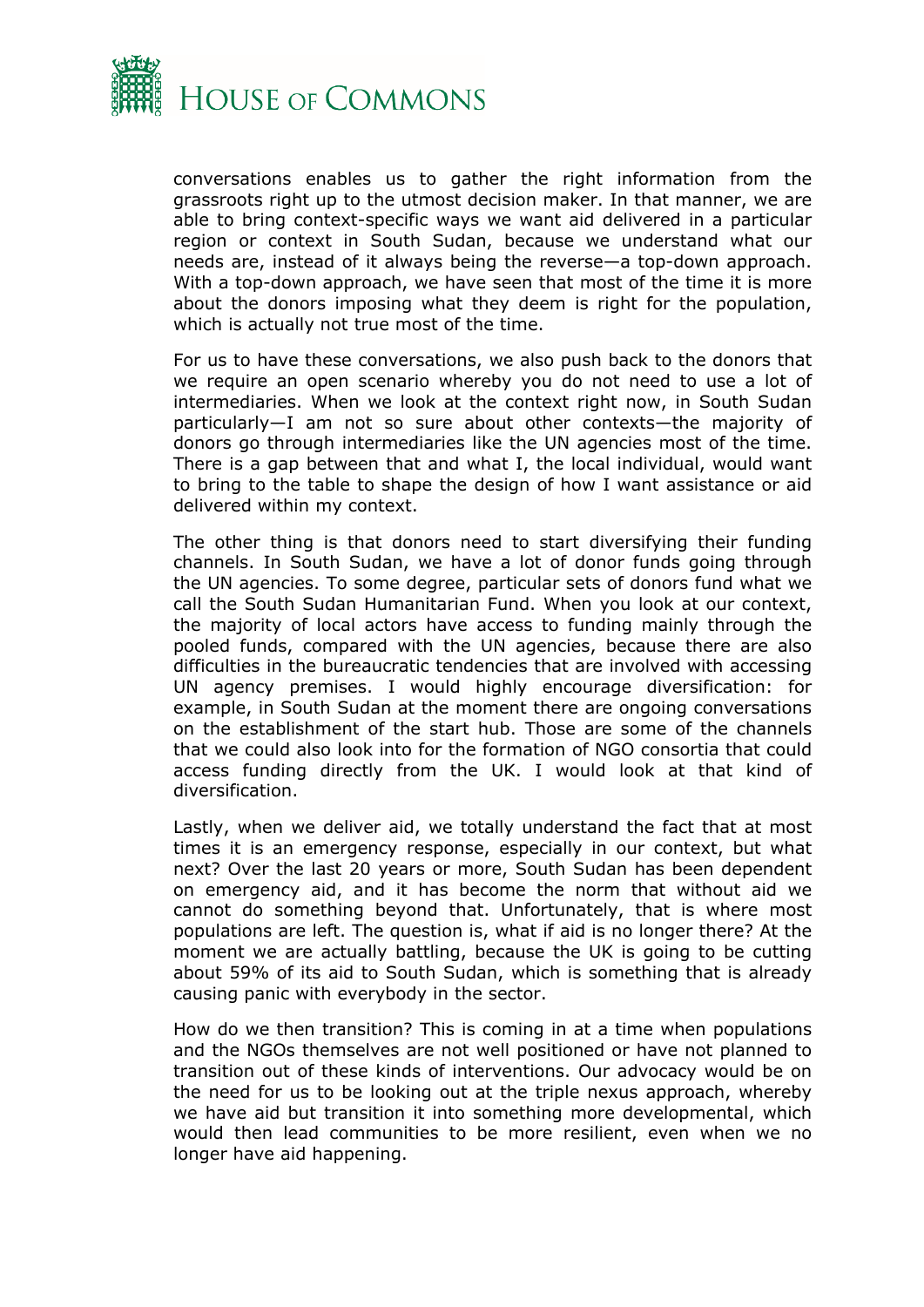

#### *Dr Sriskandarajah:* I will say two things, if I may.

One is around funding. Gloria talks very powerfully about the frustrations that many of us feel about how few funds come meaningfully to civil society. It is almost like the closer you are to the community you work with, the less power you have in the system. Money may well trickle down, but power does not. According to the latest DAC review that I saw, 13% of all bilateral aid goes to or through civil society. I would argue that that is a relatively low amount if you really want to build strong civic institutions like the ones that Gloria describes.

We are also seeing that of that 13%, an increasing share now goes out in the form of contracts, not grants. I would argue that contracting civil society partners misses out on the role that civil society could play that goes well beyond the delivery of particular contracts. Arguably the most frustrating bit of that is that it is a 12-to-one split between resources that go through northern NGOs and those that go directly to southern actors.

If I could wave a funding wand, it would be to look again at those allocations, particularly in the UK context at the moment, because all of us in the sector are so worried that as this Government reduces aid at the moment, it seems that the easiest places to cut are likely to be in those programmes that support frontline relief work that supports civil society, in order to protect longer-term multilateral spend, for example. This is going to be a particularly difficult period for global civil society, not just in the UK.

The second point, briefly, is around partnership. DFID in particular, in its first 10 or 15 years, had a really strong track record of meaningful partnership with civil society, perhaps embodied best by the programme partnership arrangements—the PPAs—that existed for a period, but also through the UK Aid Connect programme that was launched a few years ago. These were attempts to bring in a meaningful partnership with civil society or non-state actors, and I worry that some of that is slipping away in this rush towards seeing us increasingly as subcontractors. If we are to get the most impact and leverage the true diversity of roles that civil society can play, a reset on that partnership approach would be good.

Again, this goes back to a particular strength of Britain in this arena, which is that, as it happens, we are home to some of the most important and most effective players when it comes to international civil society. I worry that instead of being seen as assets of projecting a global Britain and of Britain being a force for good, we are being sidelined or subcontracted, if you will, and not being allowed to play our rightful part in that joint endeavour.

Q21 **Mrs Latham:** I was going to ask Morshed to answer, but it is 2.53 pm and we are still on the first question. Morshed, would you like to very briefly answer it? Is there anything that you would like to change about the way it works and the way funding is allocated?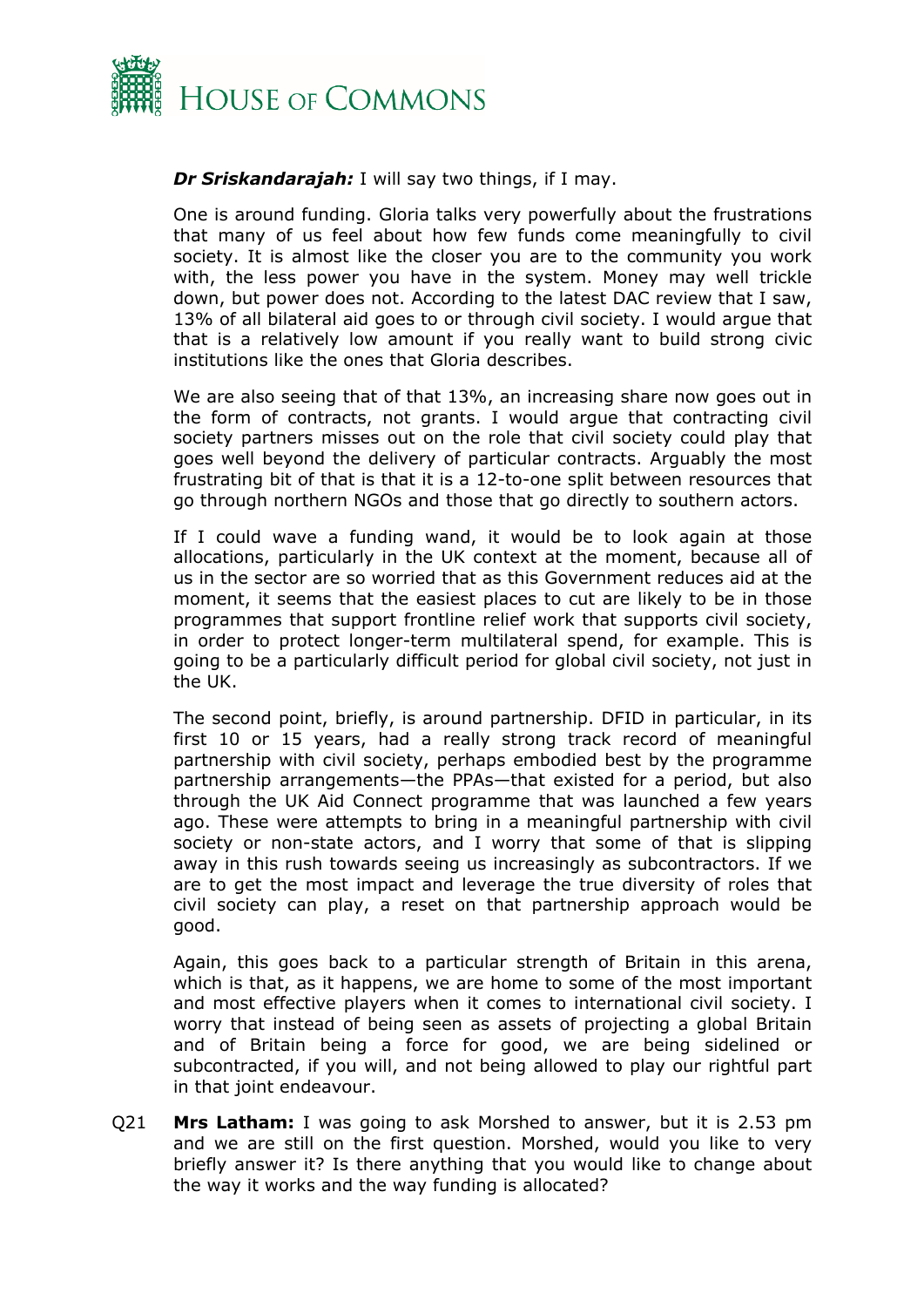

*Kam Morshed:* If you will allow me, I will also answer the first question, because I was introducing myself and I thought that I would have a chance to answer the first one. I would paint a slightly different picture, but validate the point that Danny and Gloria have made.

First, at BRAC we have an interesting funding mechanism. Of BRAC's programme funding, 20% comes from its own income. Danny talked about enterprises, and we have a lot in Bangladesh right now—social enterprises and so on. Of our development funding, 33% comes from a very interesting arrangement that we call an SPA—a strategic partnership arrangement—whereby the FCDO, or DFID, and the Australian DFAT put money in for outcomes rather than projects. I do not know of any other southern NGO that is lucky enough to have this arrangement.

The rest comes from various donors, private entities and even high-networth individuals who give us money. This is an interesting arrangement; as you can see, it reduces the use of the "one programme, one funder" arrangement and the influence of the negativity that Danny and Gloria talked about, where the donors call all the shots. That is quite reduced.

If you ask BRAC who calls the shots, it is really BRAC. We have a fiveyear strategy, which is approved by the Government and based on the Government's five-year plan. Of course we take the community in the design phase of the strategy. We also look into BRAC's competitive advantage, some pragmatic consideration comes into play, and then we design our programme. Part of the programme is signed by the FCDO and part by DFAT. This time around, we are happy to report that Global Affairs Canada joined the SPA, so it has also signed up to part of it.

We have quite a bit of leeway in deciding what we are going to do, since we can put in 20% of the funding on our own. There are areas that we are passionate about but where there is not enough donor funding, such as human rights, where we put in resources, because that is important and you cannot really develop a country if you completely ignore that part.

You also asked whether there is anything that can be changed. I agree with both Gloria and Danny about the additional intermediation of multilaterals. Whenever you add a multilateral, you add not only cost, but time. We enjoy a level of flexibility when we work directly with the FCDO. By the way, FCDO Bangladesh has a large office, which is a huge advantage: we can talk to them and they see things in the same context and in the same light, so there is a lot of synergy between us.

That flexibility is gone when it comes through the FCDO to an agency and to BRAC. We have found that to be an interesting consideration. If we can change that somehow, and if resources can flow directly to a southern operation like ours, more money can come through that channel. I think that that would increase our flexibility and the whole discussion around value for money would take on a different connotation, because then you would be bringing in innovation and the right targeting and reaching the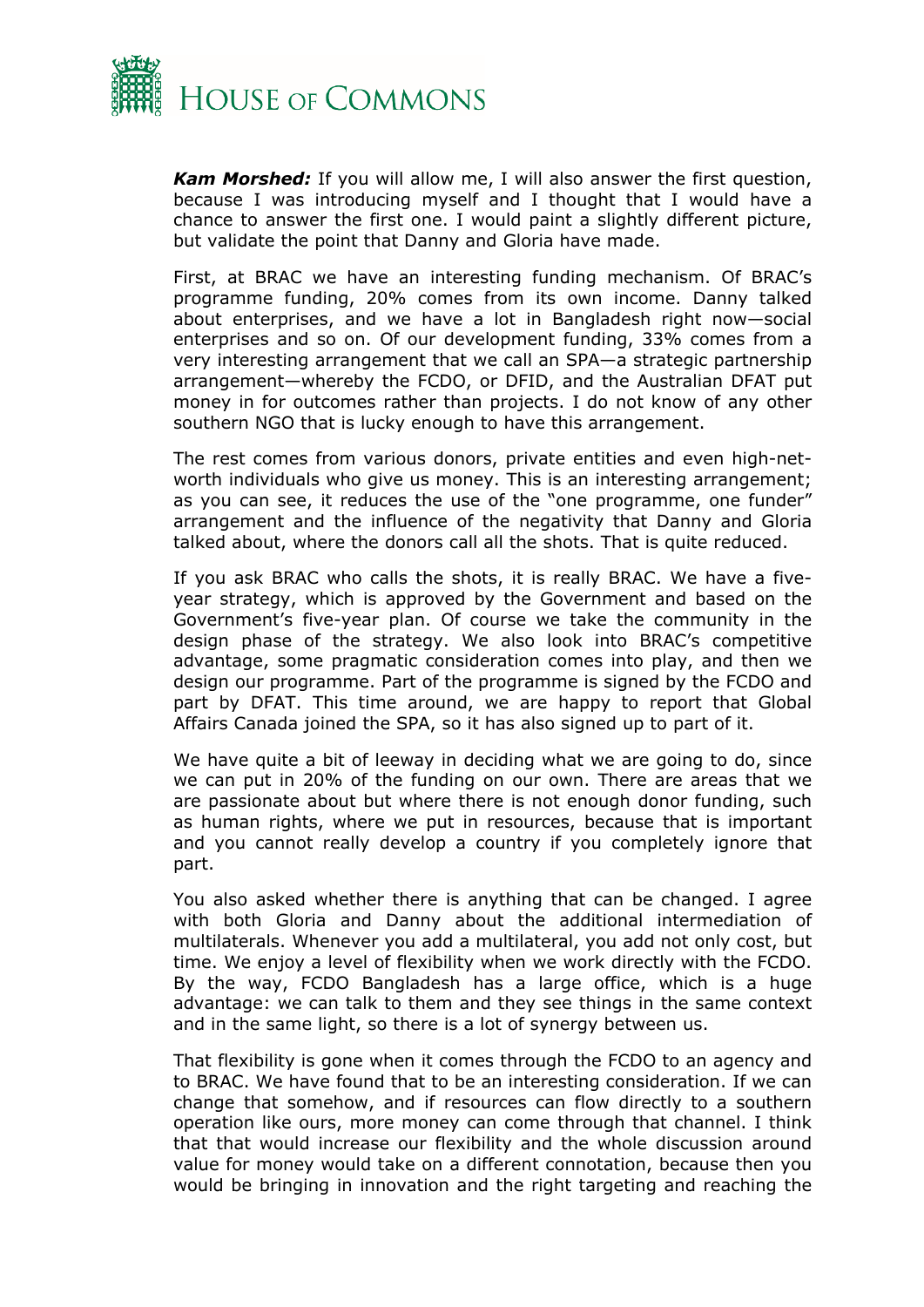

hard to reach. The whole discussion changes if you remove some of the intermediation that is there in the form of multilaterals.

Q22 **Mr Bacon:** I am fascinated by what Morshed says about the whole discussion changing when you remove levels of mediation, because it directly conforms with my own prejudices. I must say that I have always been suspicious about multilateral spending, simply because of the necessary layers that you have to go through. It seems to me that it ought to be quite easy for multilateral donors, or for donors who act multilaterally, to decide between them who does what so that they do not tread on each other's toes.

I would like to ask Morshed a little more about how you design programmes. In particular, how do you decide which countries to work in outside Bangladesh and which issues to address?

*Kam Morshed:* Let me start with Bangladesh, because BRAC started there—we ventured out only in 2002, to Afghanistan to start with. In Bangladesh, we work in a five-year programme, which involves all sorts of stakeholders from the Government at the top to local government at the bottom and the communities where we work. At some point, I can talk about the community-led development approach that BRAC is so known for. That is the programme design.

What type of targeting and what type of programming do we do? Of course, data and evidence play a role; for example, we do geographic targeting based on the statistical data that is available. Also, the community has a lot to say about how a programme is designed. All our programmes are designed locally: a programme in Uganda, for example, is designed in Uganda. It can be inspired by a programme that we have done in Bangladesh, Pakistan or Afghanistan, but the design is completely local.

Which countries do we go into? Initially, this was almost a pragmatic approach. We went to Afghanistan because there was a particular donor that wanted some models from Bangladesh to be replicated there, and from there we went to other countries. We generally start with microfinance. Within four to five years, they reach break-even and start making money, and that gets into our programme development. If we do not get a lot of other donor money, the microfinance surplus can propel some of our development programmes.

We have now developed—this was at the end of 2019, unfortunately—an Asia strategy and an Africa strategy. Intentionally, through consultation with the Governments of the respective countries and with development partners like the FCDO, we decided on a set of countries in Africa and Asia to move into. But 2020 was really the worst time for all of us, so in 2021, in the post-covid scenario, we are re-evaluating the countries where we might expand and re-evaluating various models. For example, instead of our physical presence, can we have a hub-and-spoke model or work with a partner NGO in a country where we wanted to go?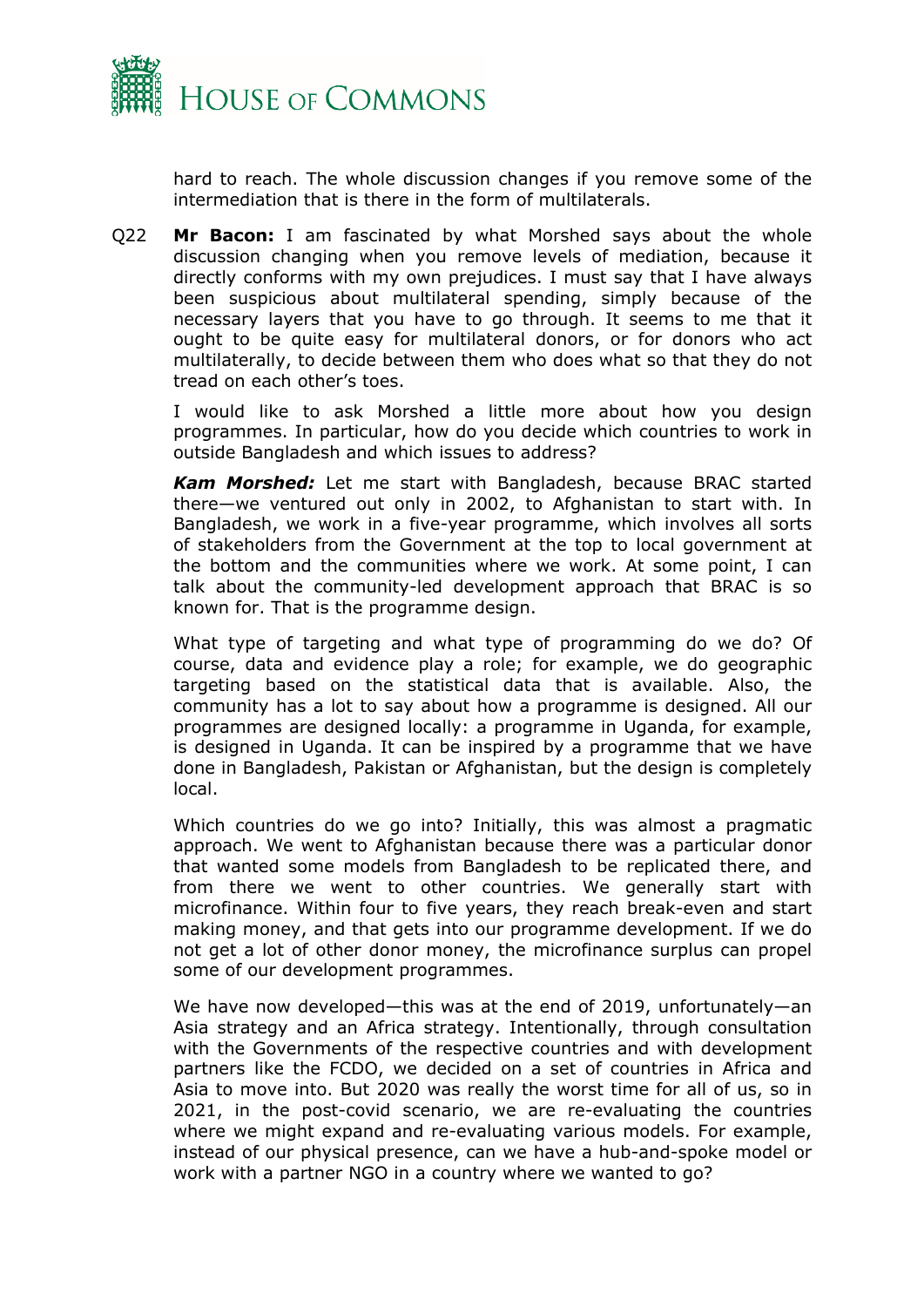

Q23 **Mr Bacon:** Gloria, I would like to ask you a question about the intended outcomes, because I think I heard you saying that quite often they are driven by the donors rather than locally. Last year, I got to talk to some of our witnesses outside in the corridor—this was when we were still sitting in reality rather than virtually; it might even have been longer than a few months ago. I asked, "If I were to read one book, what would you recommend?" They both said *Navigation by Judgment* by Dan Honig, which, in a nutshell, says that "high-quality implementation of foreign aid programmes often requires contextual information that cannot be seen by those in distant headquarters."

That goes to the point that Gloria was making about the outcomes being defined too much by those who are distant from what is going on. The conclusion of the book is that aid agencies—*[Inaudible.]*

**Chair:** Richard, we are losing you.

**Mr Bacon:** I am asking Gloria, if she can still hear me, how you put into practice a methodology that has more—*[Inaudible]—*definition of what the intended outcomes are locally by those who know more about what is going on on the ground. How do you actually do that in practice?

*Gloria Soma:* Richard, maybe you should summarise the question, because you kept breaking up.

**Mr Bacon:** I will start again. I was talking about Dan Honig's book *Navigation by Judgment*, in which he says that delivering "high-quality implementation…often requires contextual information that cannot be seen by those in distant headquarters." Therefore, quite often the best thing to do, if aid agencies want to deliver the full benefit, is to give local autonomy—to give field agents the authority to use their own judgment. That is the essence of the thesis in his book.

You were referring to the fact that intended outcomes are often decided far away. In answer to the question of who decides the outcomes, you were implying that it is often not you on the ground. My question is how you change that in practice.

*Gloria Soma:* Thank you so much for the question. I will give the South Sudan experience, because it is still something that we battle with. In previous years, we on the ground would do assessments because we are next to the people, so we are able to gather that information and try to share it out with our multilateral partners, which have taken on huge roles in terms of leadership when it comes to the humanitarian sector.

When that information came through from a local organisation, it was never recognised—mostly it just went under the table—but if it was an INGO or a multilateral that went for that kind of assessment with the same information and data, it would be passed on to the next level so that people could hear about it. Most times, we found that as local actors we would just wait to be subcontracted for a particular project to deliver in a certain location, without knowing how that came about. That is why we are now asking that we need to be involved.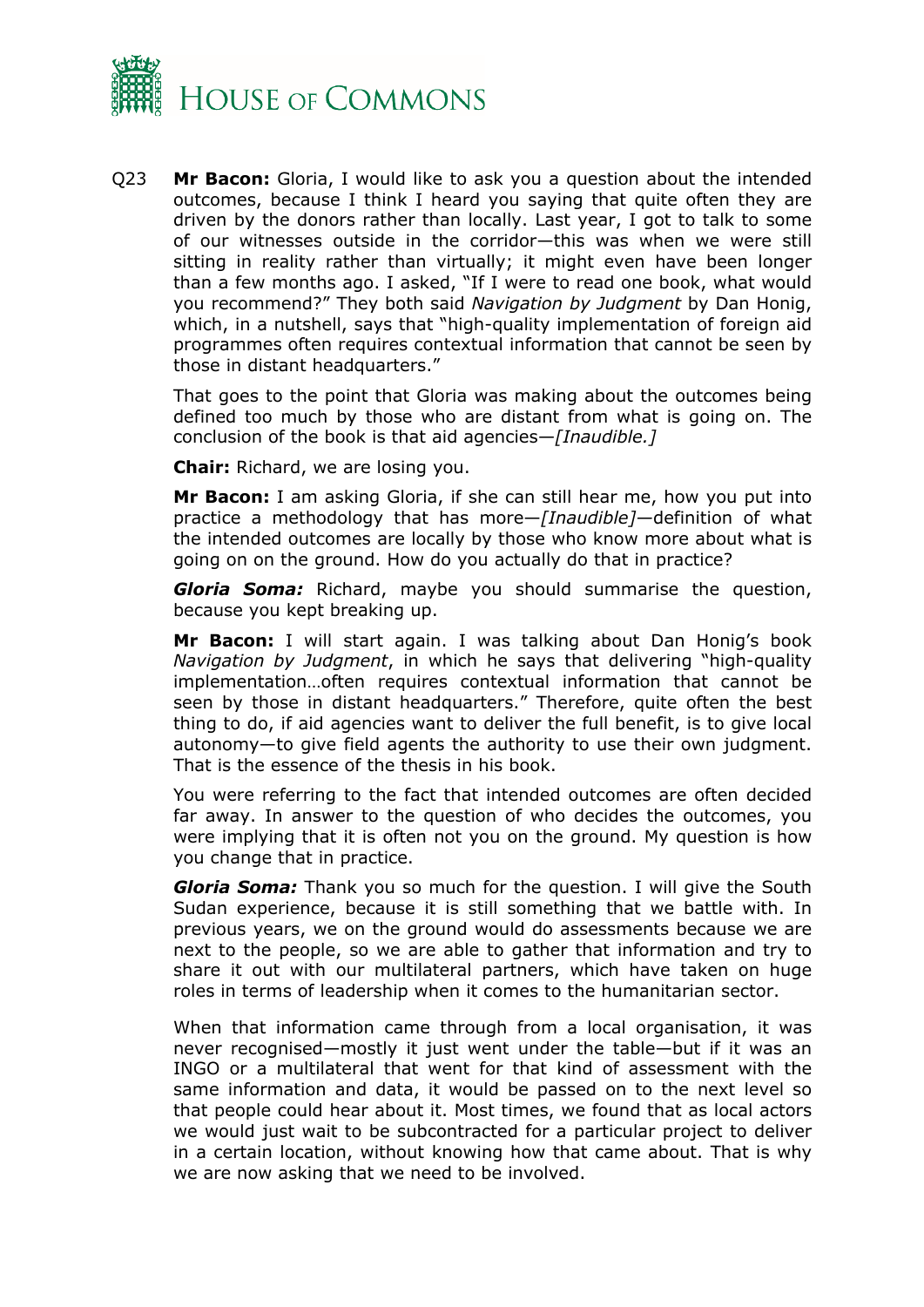

With platforms such as the South Sudan NGO Forum, where we have over 400 local members participating in the process, we have come to some level of consensus in that we are given a particular space within the humanitarian architecture decision-making bodies, so that local actors are able to bring their expertise or their local knowledge to the table. When we have conversations at the moment through platforms such as the advisory board, where all donors sit in South Sudan, we are able to bring that and discuss it. We can tell them, "This is how we want things to be done, this is where we think there are high priorities in a particular location and these are the numbers we will be targeting." That information is all coming out from local actors who are frontline partners, together with their community leaders and community members, bringing that conversation finally to the table.

Q24 **Mr Bacon:** When you say that you have sat there, effectively being seen as a subcontractor, and been asked to do things without knowing how that decision came about, are you saying that you are looking slightly askance, on the basis that if you had had more say you would have said, "I would not do that if I were you; I would do something else"?

*Gloria Soma:* Yes. The trend of changes has taken place just recently. From 2019 and going backwards, it was a different story—it was something else. But with a lot of advocacy and with a lot of people coming to understand that local actors are important and key, which was clearly noted during the pandemic last year when the majority of local actors were on the frontline of interventions, the reality started to hit everybody within the sector: that it is key that we have these people involved in every decision we make and in every conversation regarding how we want aid delivered. Previously, that was not the case.

Q25 **Mr Bacon:** Can I bring in Danny? You said earlier that sometimes you feel, "At best we are a subcontractor," which is what we are talking about at the moment. You also mentioned that a proportion of your income comes from your fundraising activities. For many years, a significant proportion for Oxfam has come from Government. Can you just remind us what proportion you get from Government through contracts and what proportion you get through your fundraising activities?

*Dr Sriskandarajah:* It is roughly half-half at the moment.

Q26 **Mr Bacon:** Yes, I thought you said 50:50. So an obvious thought is that if you were not dependent on Government at all, let us say for the sake of argument that you would be half the size, but instead of feeling like a subcontractor you would be making all the decisions, wouldn't you? Has no one had that discussion? Presumably you have had this philosophical discussion that it might be better to be half the size but have 100% of the say, rather than be twice the size, have almost no say and feel like a subcontractor. Is that a conversation you have internally all the time?

*Dr Sriskandarajah:* It is a question that all civil society organisations, domestic and international, that have any form of relationship with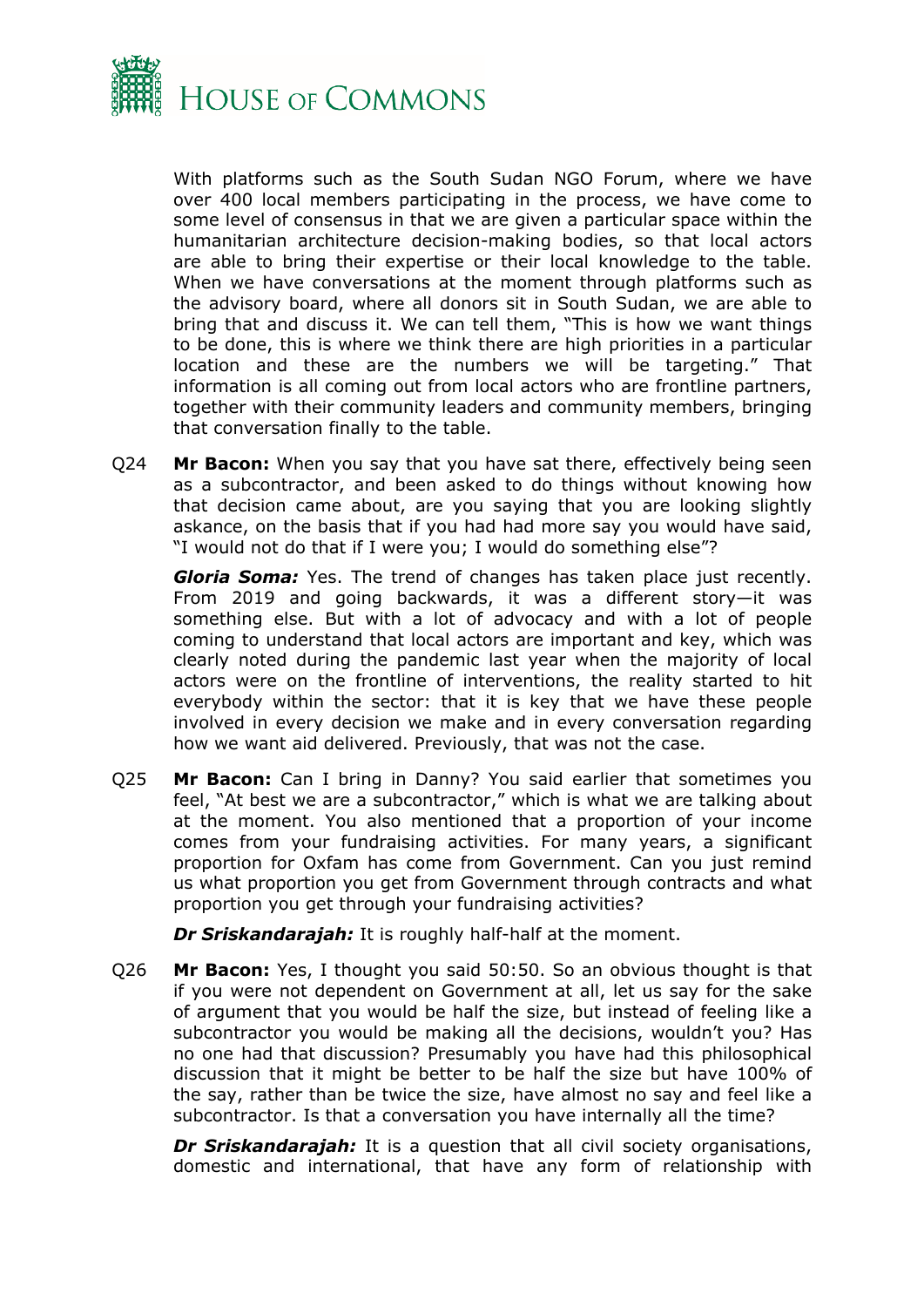

Government ask themselves regularly. You will see that spectrum play itself out. There are large multilateral NGOs like Médecins Sans Frontières that take no Government money, largely, and there are others that are almost entirely dependent on Government income of one form or another.

We have had a growth in the proportion of our income at Oxfam Great Britain that comes from Government in the last 15 years or so. That has gone alongside rising aid budgets, particularly as we have headed towards 0.7%. For us, that has been really important because a vast amount of our restricted income goes to places like Iraq, DRC, Syria or Yemen, where the scale of the challenge—the scale of the need, if you will—is so immense that if we were just to deliver on our own, we would struggle to meet that need. Also, you almost have to have a minimum viable product in order to have the security operations, the transport infrastructure and the logistical capability to deliver in those sorts of places. Achieving that at the scale necessary would be more difficult with just our own income.

But you are right in the premise of the question, which I think every single civil society organisation that interacts with official income of any sort regularly asks itself. The point that I was trying to make earlier is that there have been really important partnerships, not just with the UK Government but with other bilateral and multilateral donors, that we and our peers have had that have allowed us to do amazing things—test out innovations in the humanitarian sector or invest in safeguarding approaches, to take a more recent example.

These are joint ventures where many governmental and nongovernmental parties are coming together to pool resources, know-how and effort for shared endeavour. Where that happens, we get the best of both worlds, but the problem is that if we are simply treated as subcontractors, we do not get the pay-off that Gloria is talking about, where local actors really are in the lead, but nor do we get the other value-add that I think civil society actors can bring.

Q27 **Mr Bacon:** Do you think that the aim of aid should be to make itself irrelevant and unnecessary?

*Dr Sriskandarajah:* I think that the aim of international development at the moment should be about extreme poverty, and as I hope we all know, that aim is possible and achievable. I think that that should be the narrow and in some ways pure aim of much of ODA, and in that sense, yes, I think we can do ourselves out of business. But if you take a wider lens and say that aid at its best is about those who are at risk of being left behind, championing unpopular causes, tackling marginalisation and amplifying the voice of people and communities who are not being heard, the chances are that those are universal issues that are going to be with humanity for a long time. Having progressive resources available to support those issues is going to be needed for decades to come. So yes and no, depending on which frame you take.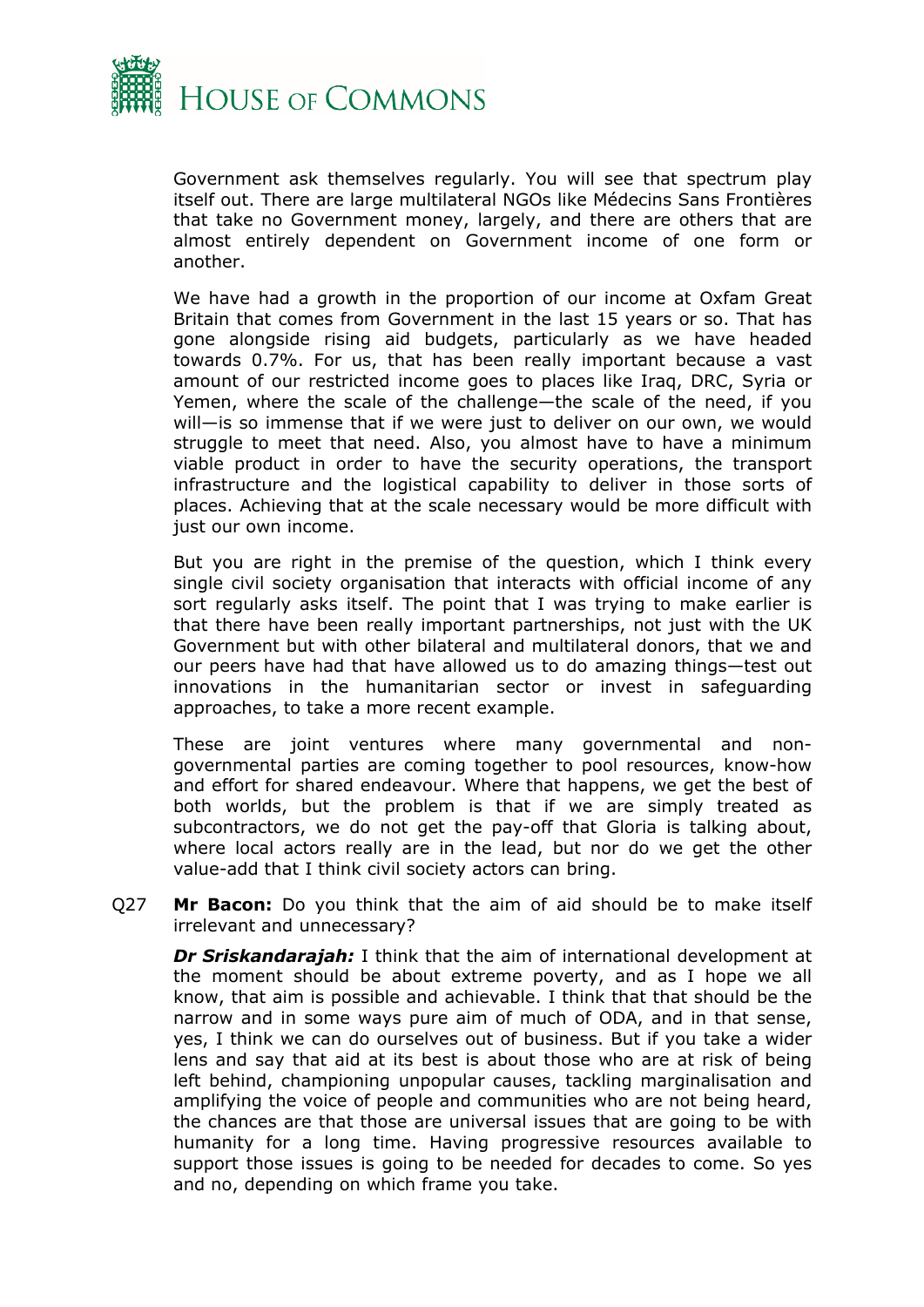

**Mr Bacon:** I think we still have something like 790 million people who do not have access to clean water every day, so I take your point.

Q28 **Brendan Clarke-Smith:** How are NGOs held accountable to the communities in which they work? Do you seek feedback from the local communities in which you work? If so, how do you act on it?

*Dr Sriskandarajah:* This is critical. I have written and spoken in recent years about the need for an accountability revolution in international development. We really do need to put the last first and rebuild our structures and systems—or the philosophy and culture, to use the language you are using in this inquiry. To put the last first, we need to think about building an accountability infrastructure that supports that.

At Oxfam, we are trying to do several things to improve our approach to that. It started with our strategic planning processes. We have a new strategy that we launched a few months ago, but the creation of that involved community participation across the world, including in this country, where we ran a process called Open Oxfam in which we engaged supporters and stakeholders to help shape our agenda. The idea is that we have a common agenda.

We have also been investing in new tools and mechanisms that tap into the potential of tech platforms in particular to give better feedback loops. Gone are the days when you can make the excuse, "Well, it is very difficult and costly for us to really take into account community views or perceptions," because those tools are plentiful and, if done well, can really give you powerful feedback loops that can improve accountability.

Finally, you may have seen that Oxfam is fundamentally reforming its own governance and institutional structure. We have created several new affiliates in the global south, and our plan is to democratise our own governance system so that we feel less like an international NGO that is headquartered in the global north and are instead a much more democratic, globally balanced network so that even the decisions that we take as a confederation are grounded in a broader set of participants. At every level, we are trying to support that accountability revolution.

**Brendan Clarke-Smith:** I can see Kam Morshed nodding along. Is this your perspective as well?

*Kam Morshed:* Accountability starts with the design perspective. At BRAC, we talk about community-led development. What does that mean? Let me give you an example: WASH—water, sanitation and hygiene. BRAC starts with a WASH committee. We go to every community, find out who the stakeholders are and form a WASH committee. You have the local headmaster and influential local people, as well as the people who need WASH support, and they play a role in designing the intervention. The community has a big role in designing what needs to be done, and these WASH committees meet regularly.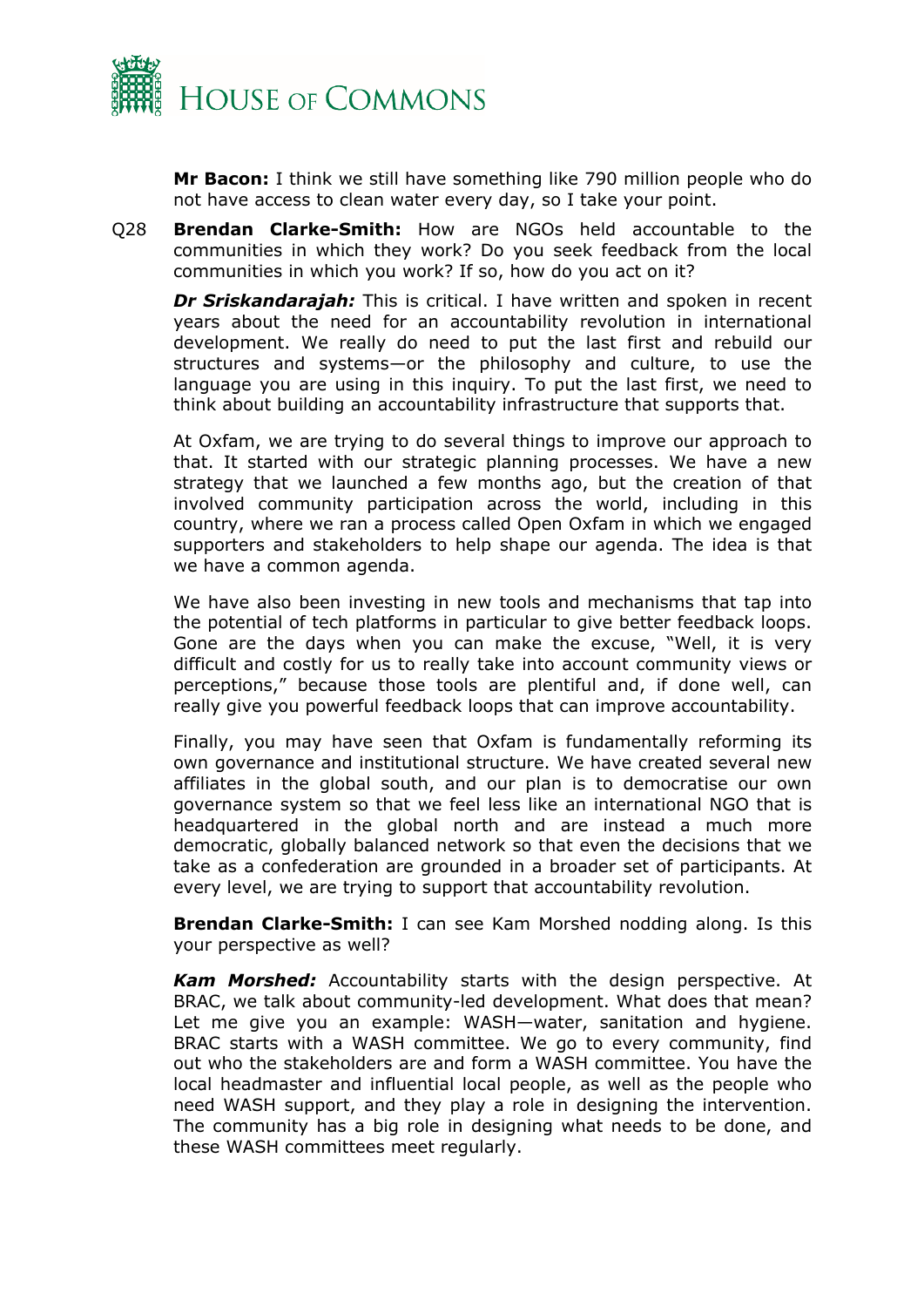

We have an independent monitoring wing that keeps in touch with the WASH committee to regularly take a pulse on what is happening and whether they are happy or not. This is part of the design, not a separate function. If something is not working, the committee can decide how things can be changed. For example, when we do our education programme, we also have an education committee involving the parents, teachers and local stakeholders. We regularly take a pulse from the community, small societies and civil society or community-based organisations that we meet. They act as both the designer and our sounding board all the time.

As Danny said, technologies play an important role nowadays. We have mobile tools such as TaroWorks that we extensively use so that now committees can give their feedback quickly and we can respond quickly. This is not about complaints, but about suggestions: "Next time, why don't you do things differently?" The programme is now re-evaluating quickly, new innovations are added quickly and we get feedback quickly. We also have independent evaluation, an audit system and an independent monitoring system and so on to do regular feedback, but most of the feedback comes from the communities themselves.

*Gloria Soma:* From a Titi perspective, right from the programme design, we have the engagement of community members on how they want us to shape the programme. For every project that we conduct in the different locations, we also have committees that are there specifically to receive complaints or any kind of feedback from the communities. We also have channels or particular tools that we have put in place to ensure that the information or flow of communication from community members to head office at Juba level is as quick as possible through the use of hotlines and suggestion boxes.

The different committees are well stationed in different areas so that people feel safe. Looking at the protection concerns in the country, we intentionally ensure that we take our different committees through training sessions on sexual exploitation and abuse so that that bit of protection is a little bit mainstreamed and they are aware of what to look out for. Most times it is not just about the project, but about going beyond it to look at issues around protection, because it impacts greatly how we do our programming

That is at Titi Foundation level, but at a national level, through the different clusters that we sit in, it has become compulsory for people who want to access the South Sudan Humanitarian Fund to have these procedures that we expect every organisation to put in place. We want to ensure that every project that is going to be funded through the humanitarian fund marches hand in hand with feedback mechanisms, where complaints are easily passed back and there are regular conversations between the implementing organisation and the communities that it serves.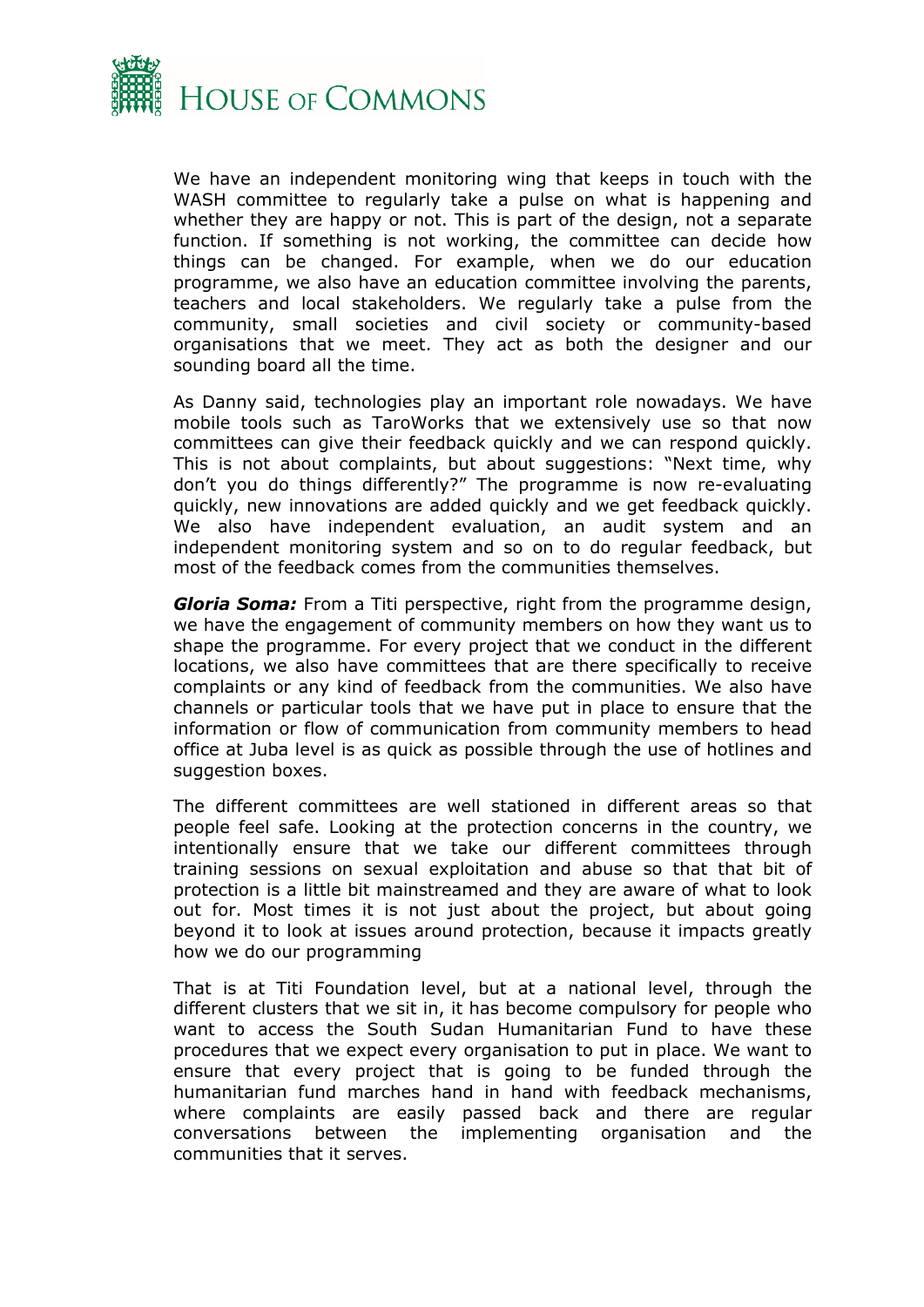

Q29 **Brendan Clarke-Smith:** Danny and Gloria, do you think that the aid sector has become overly competitive and commercialised now? If so, what evidence is there to support this view?

*Dr Sriskandarajah:* No, not necessarily. Certainly, from the civil society point of view, there is great collaboration. We are regularly in consortia with our peers, playing to each of our respective strengths. There is a competitive element when bids go out there, which is a welcome discipline for us, so I do not think that that is the root of the problem, if you will.

*Gloria Soma:* In terms of competition, no, not really, but given the trend in global funding, we could be heading there at some point. We have seen a lot of aid cuts from donor countries, which could ultimately have a hand in promoting some level of competition. In South Sudan, in 2018 we had over \$80 million being channelled through the pooled fund. In 2019, we had around \$66 million, and last year around \$40 million, so we have seen a dwindling trend in funding through the pooled fund mechanism, which in the long run could promote unhealthy competition around who gets to implement and who does not.

From the perspective of the localisation agenda, I think that there has been a great move in how best INGOs and local actors complement each other in most of the work that they do by ensuring that there are also formulations when it comes to issues around consortia and how to access other donors apart from the pooled fund mechanism.

**Brendan Clarke-Smith:** That is very helpful.

Q30 **Navendu Mishra:** Welcome to all the panellists. When you receive UK aid funding, to what extent are you conscious of accountability to the British taxpayer?

*Kam Morshed:* Not just with FCDO funding, but with all the foreign funding that we receive, we are acutely conscious that it is taxpayer money from a country. To us, that basically means that we need to do our best to achieve the mutually agreed outcome; it also means that we need to report back to meet the requirements of the donor country, and it includes visibility of the work that the aid is attributed to. In BRAC's case, the FCDO is a huge donor. We have BRAC UK—a subsidiary, a sister concern in the UK—so that we can have the accountability of responding to any queries and reporting back quickly. We also have BRAC USA, as the USA is another centre where we receive a lot of funding. That is critical for our work. We work closely with the FCDO when it comes to managing visibility and other branding. Our organisations' communication and advocacy units work very closely, even designing joint strategies and stances on various issues.

**Navendu Mishra:** Before Danny gives his answer, I would just like to mention to the Chair that I had a brief interaction with him last year during an industrial relations dispute at Oxfam—but that is not relevant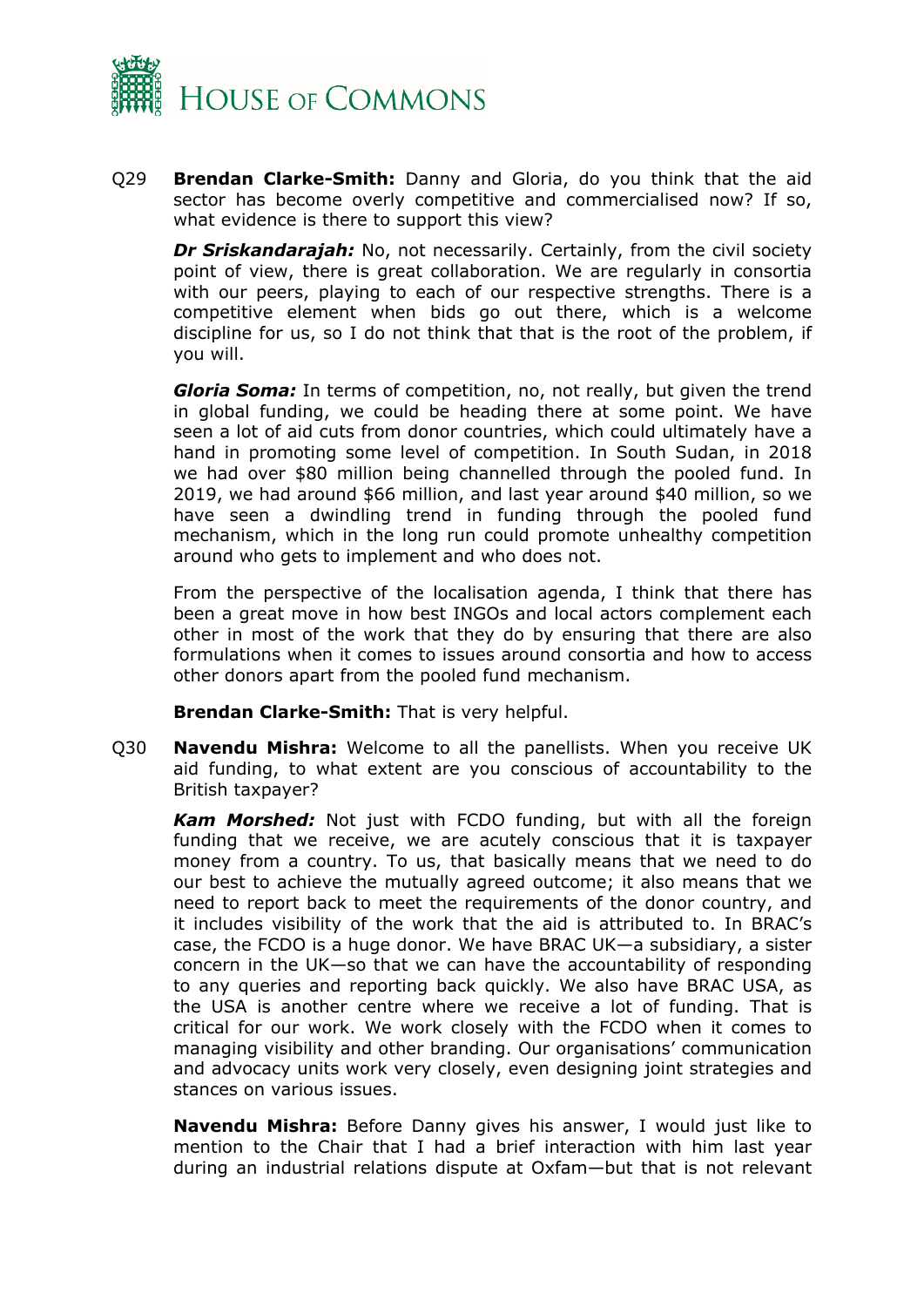

to the question today.

*Dr Sriskandarajah:* Thank you, Navendu. Our accountability to the taxpayer is really important—in some ways as important for us as it is for the hundreds of thousands of British people who regularly donate to Oxfam and the millions of people who donate items or buy things from Oxfam shops up and down the country. All those people, in one way or another, directly or indirectly, rightly have very high expectations of us. Particularly for Oxfam, given the lessons we have been learning about our failings in Haiti, we are trying to put greater transparency at the heart of what we do, so we publish and share a lot more about who we are and what we do. We have greater honesty about our impact and some humility as well, so that we do not over-claim. A lot of the public research suggests that the aid sector is sometimes accused of overclaiming on our impact, but underachieving.

An incredibly important part is also being systematic and almost laser-like in our focus on impact. At Oxfam we have just restructured, as you know, and created a new impact division. Every single person who works in that impact division and, I hope, lots of other people across the organisation are now focusing on making a transformative impact on the issues we work on and the places we work in, because we owe that to the people who support us directly or indirectly.

Finally, I talked about working through Open Oxfam to understand why people support an organisation like Oxfam. For me, one of the insights there was that our supporters want radical systemic change, not just incremental change with a project here or a project there; they want us to take on the structures that drive gender inequality or that lead to climate injustice. Part of our accountability to the British taxpayer and to our other supporters is to keep a focus on that bold systemic change. From my reading of Oxfam's history, we have been at our best when we have been prepared to take on apartheid or to intervene on fair trade in the ways that we did.

In my answers to previous questions, I was saying that when civil society is at its best, it is when we can play to that bold, radical spirit that is often behind many of these institutions. If you start to put us in a narrow contract, incremental delivery box, that limits our power. I link it also to the accountability to our supporters, because I know many of them expect that from organisations like ours.

Q31 **Navendu Mishra:** Building on my previous question, the Committee has heard that programmes that focus on poverty reduction tend to be more popular with the British public than those that focus on economic empowerment. Does this have an impact upon the work you undertake?

*Dr Sriskandarajah:* We have our own research from when we did our strategy, but I have also seen public opinion research. The latest survey from the British Foreign Policy Group just last week showed that something like two thirds of the British population, from a poll done in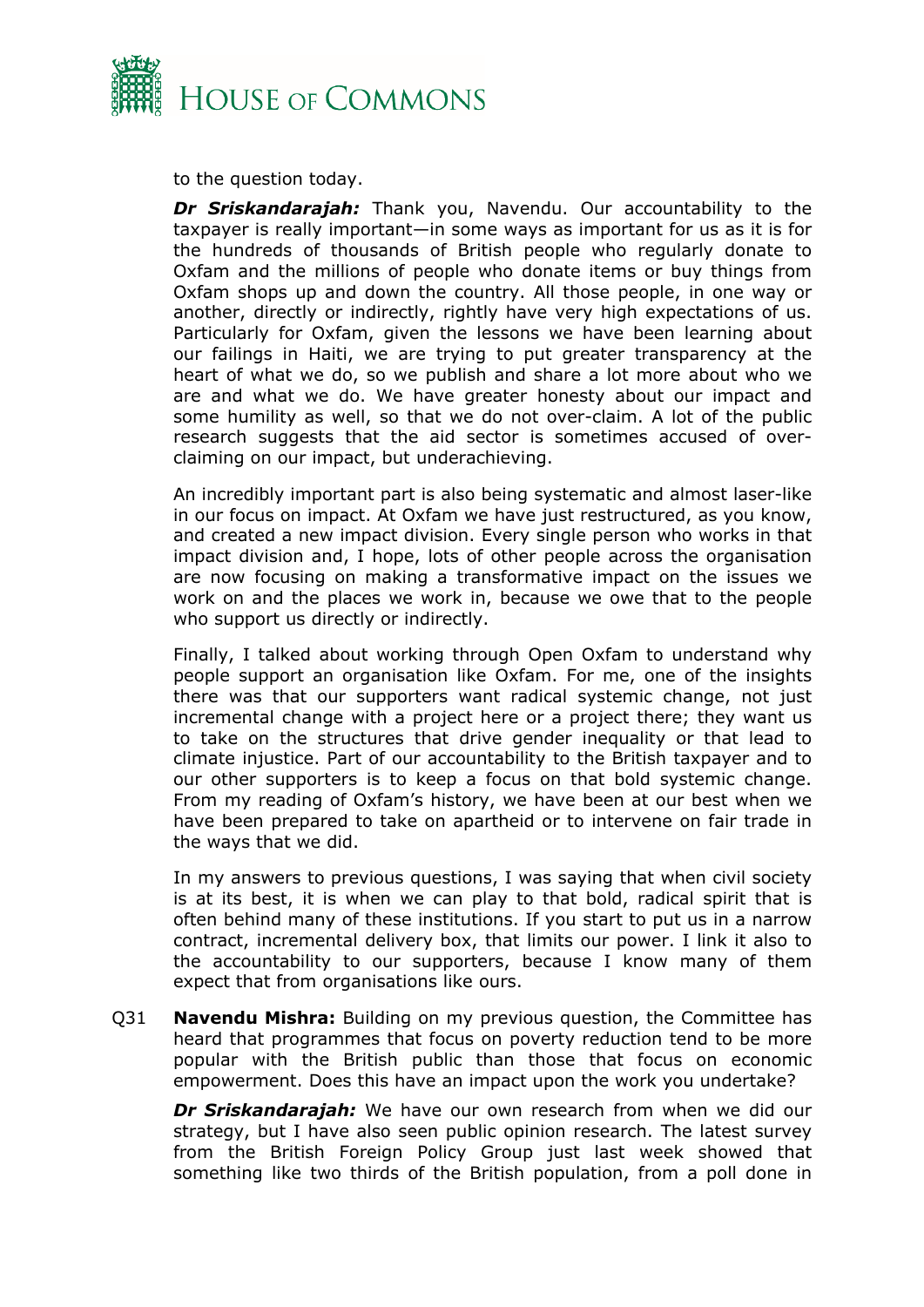

February, support aid and international development. What is interesting, though, is that those two thirds support aid for slightly different reasons: something like 20% thought about aid as part of our moral duty to the world, and another 15% thought about it as helping improve the global economy and so on. We have to acknowledge that people are interested in international development for different reasons, but the core of that surely has to be about tackling extreme poverty and vulnerability, because, sadly, that still exists in the world. As I think Richard was saying earlier, these are—

Q32 **Navendu Mishra:** Forgive me, Danny; I completely accept what you are saying, but my question is whether the notion that poverty reduction is more popular with the public than economic empowerment perhaps is directly translates into the work you undertake. You have mentioned that you were perhaps put into a subcontractor box in the past, but how does that translate into the work that Oxfam undertakes?

*Dr Sriskandarajah:* Our new strategy, I suppose, has a clear focus on some of the most fragile contexts in the world, where extreme poverty is in fact on the rise, especially as a result of this pandemic. So the heart of our strategy is to focus on extreme poverty, but what our supporters say and have said for a long time is that delivering that aid to those people is important, but it is not enough; we also have to challenge the structures that drive injustice and inequality. The second pillar of our strategy at OGB goes beyond those interventions and taking action: it is also about speaking out, standing together and doing all that influencing and advocacy work that organisations like ours have been at their best when they have been willing to do it.

Q33 **Navendu Mishra:** Gloria, how does the notion of poverty reduction compared with economic empowerment impact your work?

*Gloria Soma:* For our particular context in the case of South Sudan, where we know that we are one of the poorest countries around the globe, with a lot of changing dynamics on a daily basis, for now, it differs between one location in the country and another. An area like the Equatorias will be looking more at interventions that work best around empowerment or something more resilient, but in another context like in Lakes State or Upper Nile, we will be looking at other emergency responses and how quickly we are able to intervene and save lives immediately. For our context particularly, it differs between one region and another, depending on what we are talking about.

**Navendu Mishra:** We are quite pressed for time so, Morshed, could we have a brief contribution from you, please?

*Kam Morshed:* I will take the same line. If you look at BRAC's strategy, extreme poverty is one pillar, but we have gender, resilience and investing in the future as pillars as well. Poverty is the result of a complex set of things, so addressing all these things is equally important. You do not just address poverty; you address disempowerment, structural issues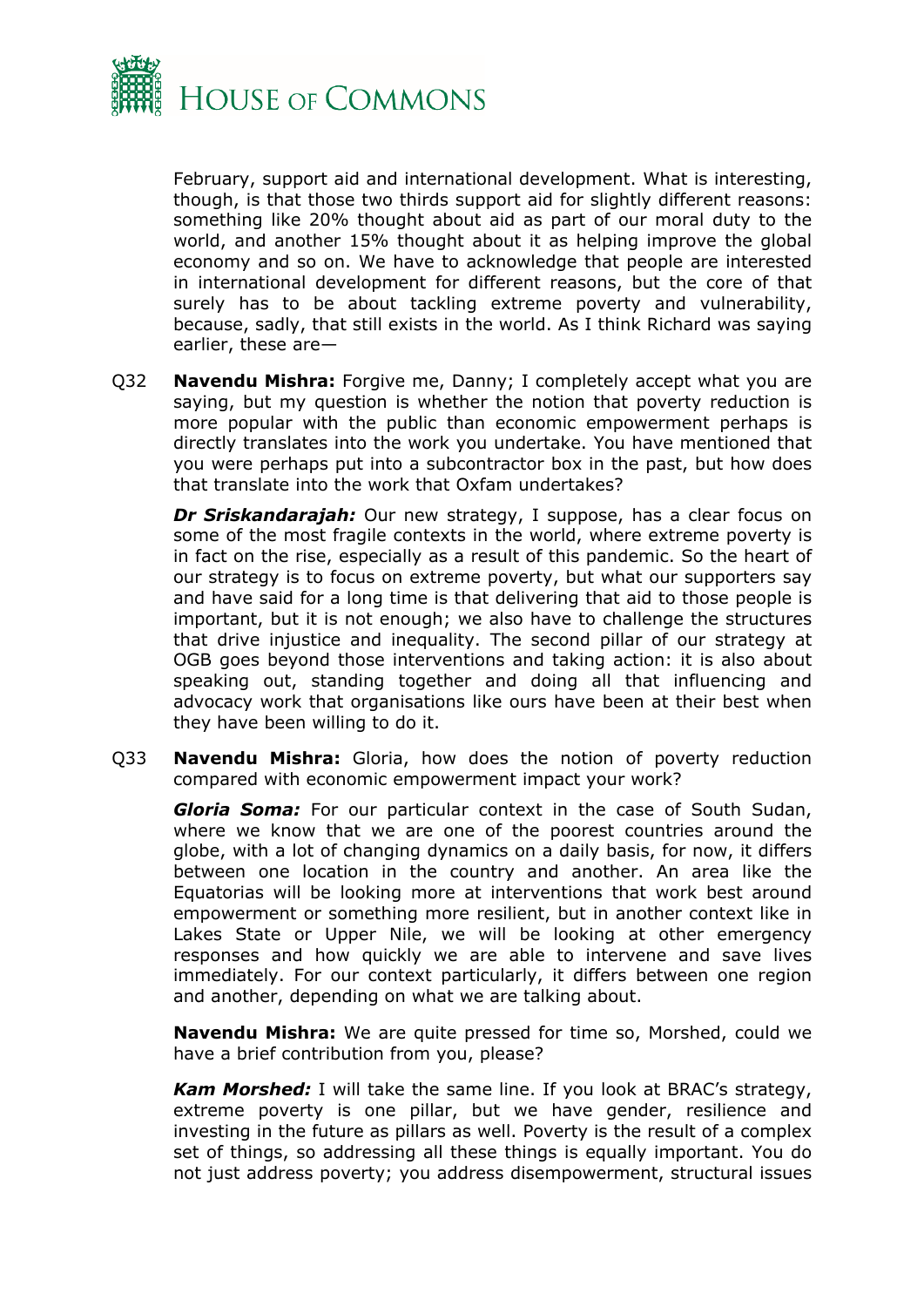

and a lack of resources or access to resources. There can be various ways of addressing the whole issue of poverty, which can be multisectoral and can be defined in multiple ways.

Q34 **Navendu Mishra:** I will keep my next question brief. The Committee has heard that power in the aid sector is concentrated in donors and large NGOs. We have Oxfam here, one of the largest NGOs in the world. Danny, how can you disseminate power most effectively towards local communities where aid is delivered, so that it is not concentrated with large NGOs and donors with deep pockets, perhaps?

*Dr Sriskandarajah:* Shifting power and resources closer to the ground or to the people and communities we serve, if you want to use that framing—is critical. INGOs like ours have a role to play, because I think within our own structures we should be democratising and achieving a better global balance, or at least closing the accountability loop, as I was saying earlier. Where international donors, particularly bilateral donors, want to support open societies or civic freedoms, more should be done to rebalance the funding and the quality of funding that goes to southern actors so that we can support those.

We should not forget that this is not only about giving away power. Part of what rightly needs to happen is activists and organisations across the world taking power, in some ways. Our obligation is to not stand in the way and, where we can and where it is appropriate, to support and nurture a resilient, vocal, independent set of actors, particularly in the global south. That was always the project for international development; we have just not been as good at it as we should have been.

Q35 **Navendu Mishra:** Morshed, how can large NGOs help foster links and build capacity in a country? We have heard that you operate in 10 countries.

*Kam Morshed:* In Bangladesh we are a national NGO, and in other countries we are an international NGO, but in every case we work with partners. For example, in our education partnership, at the height of it we have more than 300 NGOs working with us because they have a particular advantage.

For example, we now have a programme in the Chittagong Hill Tracts, which is a remote area where BRAC does not have any competitive advantage; we are a national NGO, but based in Dhaka. In Chittagong, we have NGOs from the Chittagong Hill Tracts that run the programme. We do the capacity development and help them with the linkages and the resources. The same is true for almost all the programmes that we do: based on the advantages they have, they do the implementation.

I repeat that we take a community-based approach. The WASH committees are not a complaints box; they design and own the programme. Those committees are not an organisation, but they are an entity. They field, own and exercise a good bit of power on designing and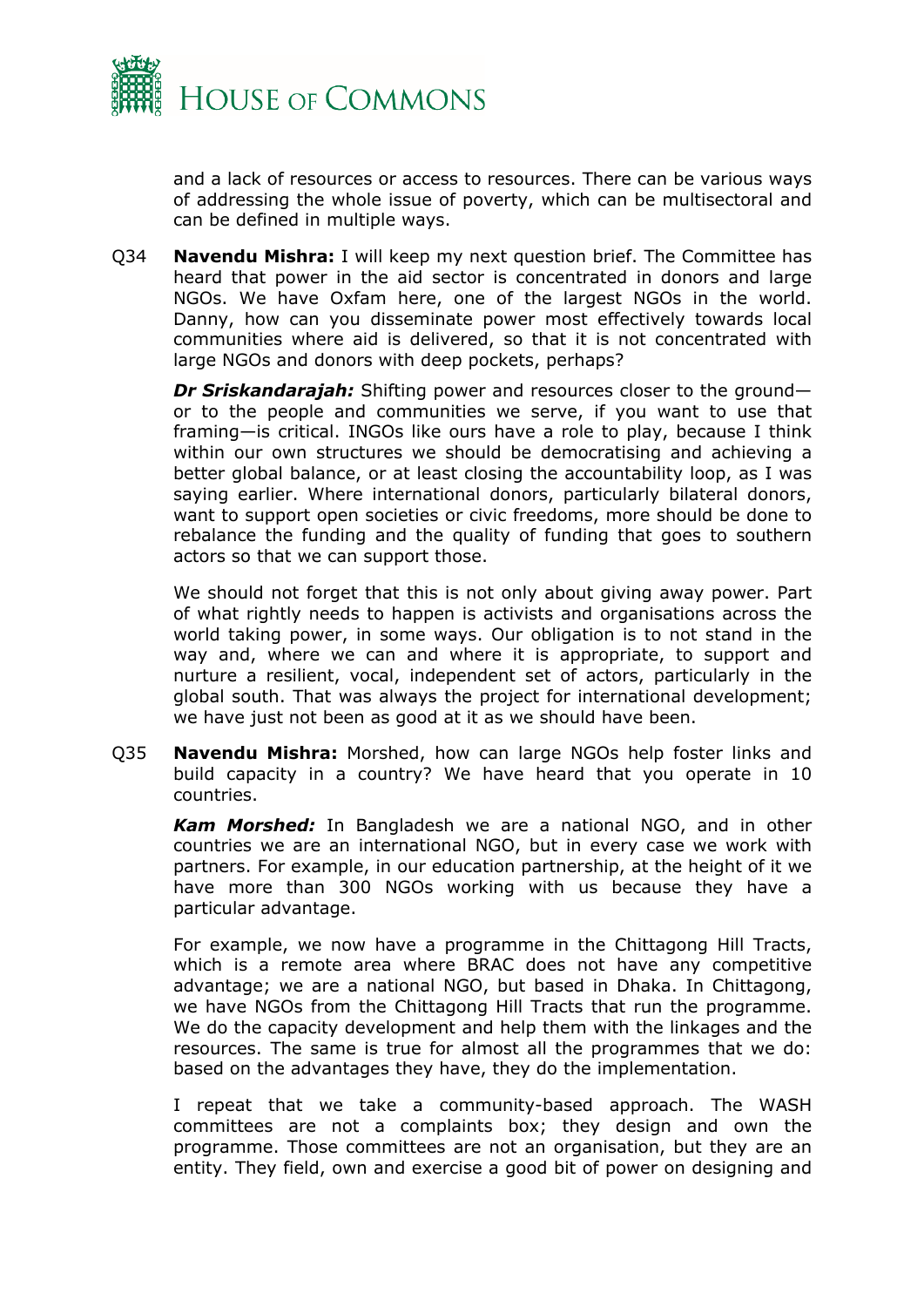

implementing programmes. I think that this is a good model that can flourish even further.

Q36 **Navendu Mishra:** Gloria, what can be done to ensure that voices of marginalised communities are heard in deciding where and how aid is delivered? Your NGO is quite special, so I will come to you first.

*Gloria Soma:* As I hinted in some of the points that I discussed earlier, we need to have a bottom-up approach in the way we design our programmes. In that manner, we are able to take in the exact opinions of how the beneficiaries will want a programme delivered at the end of it all, instead of having a top-to-bottom approach whereby beneficiaries in most cases feel that things are being imposed on them and that they may not have much say, especially with regard to being flexible in the way things should be done. For that to happen, we would definitely not need a lot of intermediaries. As much as possible, we need to allow space for local actors to bring forward these kinds of opinions to the table, so that we are able to holistically shift these conversations.

Q37 **Navendu Mishra:** That just builds on the fact that power tends to be quite concentrated in the sector. What else can be done to build a more diverse and inclusive aid sector?

*Dr Sriskandarajah:* One thing would be a philosophical shift to looking at building and strengthening a resilient civil society as an end in itself and not just a means, seeing civil society actors or wonderful organisations like Gloria's not just as implementing partners but as longterm bits of a good, functioning democratic society that we want to build or strengthen in different parts of the world. That will then, I hope, lead to a different mindset about aid and support longer-term investments.

Secondly, it is about some of these behaviours and cultures. Some of you will remember that in December 2019 the UN convened the first Global Refugee Forum. Several thousand people descended on Geneva to talk, for the first time in a UN context, about refugee matters, but only about 1% of the accredited delegates were actually refugees. Here were the world and leaders talking about refugees without involving them in a meaningful way.

One thing that Oxfam did, which I am really proud of—it was my colleagues' doing, not mine—was to say, "Let's use our own accredited passes to support refugees from partner organisations we work with." We brought them to Geneva. I was the official delegate from Oxfam, but we gave almost all the speaking opportunities to our colleagues from refugee-led organisations. That was a relatively straightforward and simple thing to do, but it felt like a powerful way to make the point that we need to diversify the voices we often hear from and to empower the actors we claim to be serving, even in these set-piece moments.

*Kam Morshed:* Right now in Bangladesh, the aid sector is shrinking, as Gloria was talking about. Bangladesh has just recently graduated from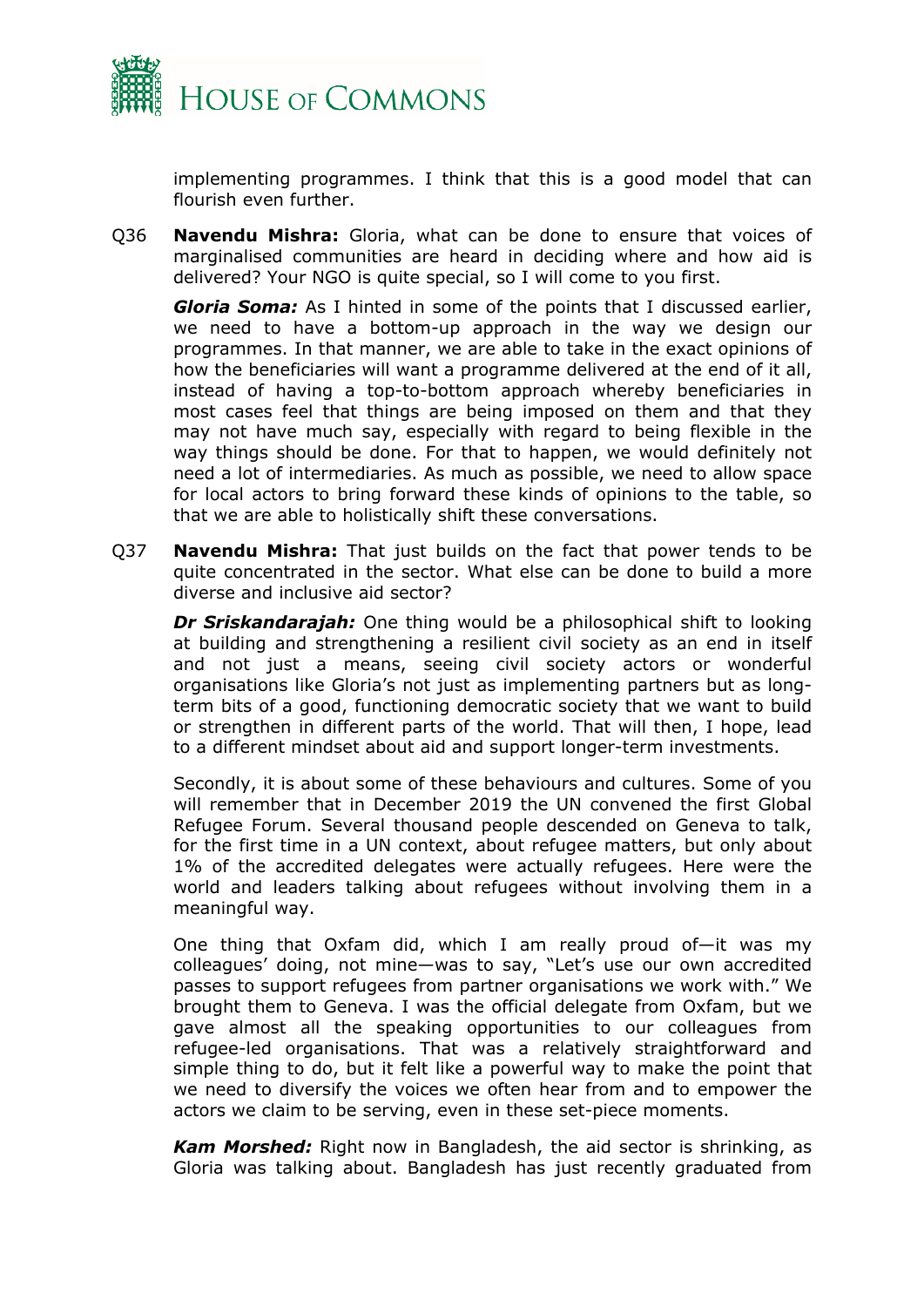

the LDC list and we expect overall aid to shrink. This is where we have worked with all NGOs in Bangladesh and developed something called the CSO Alliance, which incorporates almost all NGOs, small and big, local and national. There are a few NGOs that are larger in size, and we are working with them to create the voice and the capacity, because often smaller NGOs lack capacity—not in implementation, but in reporting and accounting practices. They cannot hire qualified chartered accountants to do their audits, so we are looking into that and trying to create the CSO Alliance, in which we can all help each other and build an alliance on specific themes. This is one attempt that we have made to bring all NGOs together and see whether as a platform we can work better and remove these power imbalances that might become acute as the funding goes a little dry.

*Gloria Soma:* The stakeholders within the sector need to move away from the old methodologies of doing business. We need to ensure that it is not just emergency responses, go beyond that and do something more developmental that is resilient, so that when the time comes and we are no longer able to provide these services, the communities are left much stronger than they were before. At the same time, in the case of South Sudan today, we are trying to diversify the mechanisms in which different institutions or organisations, especially local, women-led organisations, are brought into the spaces of decision making.

At the moment, we are in the early stages of establishing the start hubs in South Sudan. When you look at the composition that is already there, we have decided, as an intentional consideration from our side because a lot of women-led organisations have not been given an opportunity to participate in these spaces, that we need to have them included. A lot of the time we find out that in the different programmes that we conduct, issues around gender may sometimes be left out, because they are not included in the voice and we are not able to design things in the way that they would expect them to be articulated. That is what we are doing in terms of inclusion, especially for local women-led organisations within South Sudan at the moment.

Q38 **Mr Bacon:** I would like to follow up on something that Morshed said about Bangladesh moving away from being an LDC and therefore expecting its aid packages to decline. If there were one area—I am sure there are many—where Bangladesh has a big comparative advantage and you would like to see economic barriers and non-tariff barriers lowered with the United Kingdom in particular, what would it be?

*Kam Morshed:* The challenge that Bangladesh has is that our export basket is mostly around ready-made garments. Beyond that, there are two areas in which Bangladesh is flourishing: pharmaceuticals and lighting. These three sectors can be looked into in terms not only of tariff barriers but also of what type of aid or assistance can come, so that they can become more competitive for exports.

**Mr Bacon:** Is there a Prime Minister's trade envoy—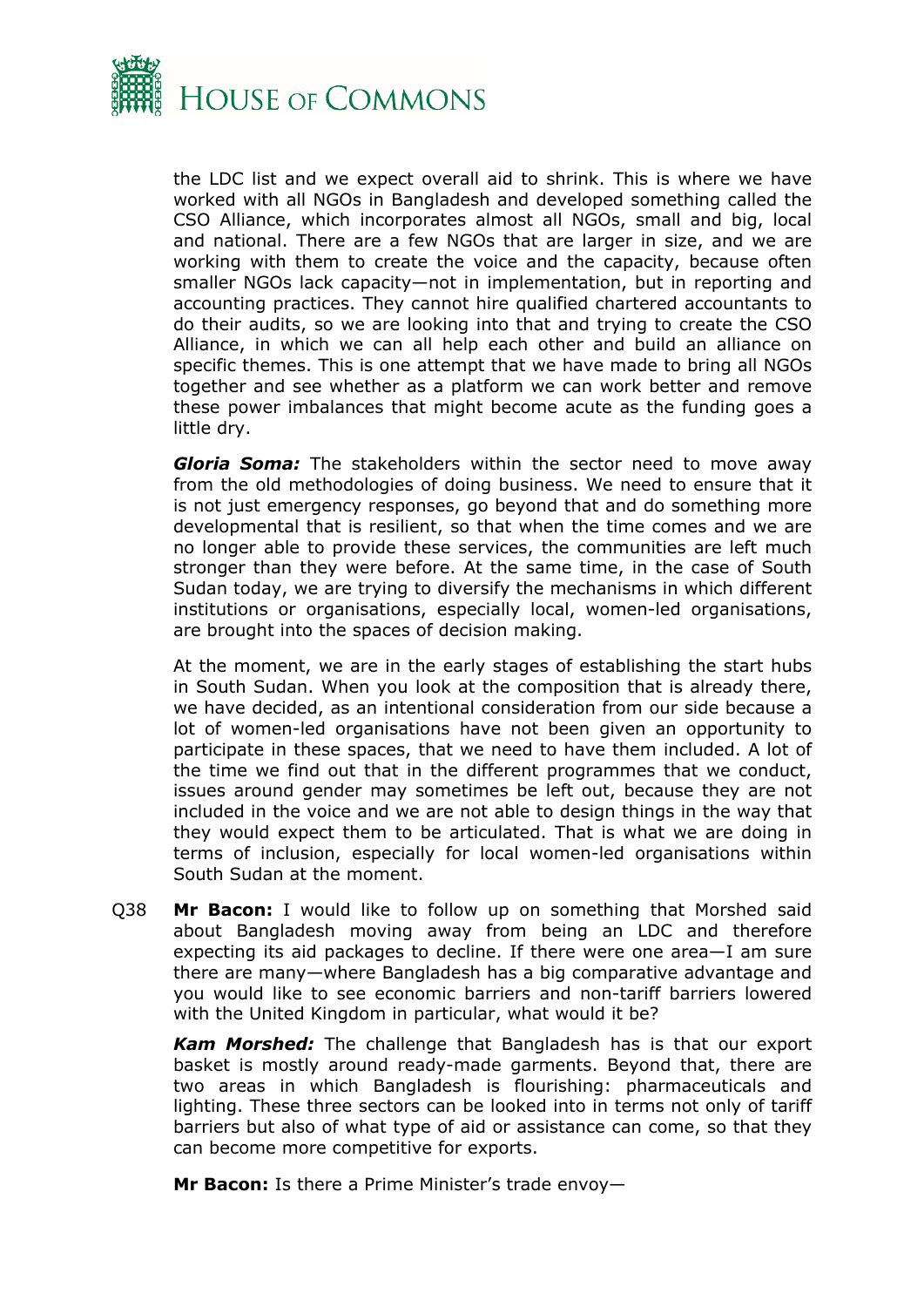

**Chair:** Sorry, Richard; the final question goes to Chris Law.

Q39 **Chris Law:** I have listened to a lot of what has been said today by each and every witness, which has been fantastic, about the need for more partnership and less of a top-down approach. Given the fact that the cuts are so severe in aid, the merger of DFID and the potential to lose expertise, and the priorities that have been set for and by the FCDO, how do you see which topics are so important in this inquiry that will enable it to foster a more impactful aid sector? I will begin with Gloria, given that you are in South Sudan and that recent reports have shown that cuts could be as high as 59%. How is that done practically?

*Gloria Soma:* For us, the news comes at a time when South Sudan has just received the IPC report, with a number of counties being in catastrophe phase, which means that there is a high chance of a looming famine occurring in these particular locations. When you look at this trend, the UK has been one of our biggest donors, especially to the SSHF. That definitely means that there are going to be losses of lives, because we will not be able to intervene in a timely manner or even to assist as many people as we could in previous years. That is the worry that is looming in South Sudan, not just for the Titi Foundation particularly but for the entire aid sector.

Q40 **Chris Law:** Morshed, could you give us a short response to that as well? What topics should we be looking at, given the straitened circumstances we are in?

*Kam Morshed:* Let me describe a brief scenario. Because of covid, the Government's ability to spend in the development sector has reduced, whereas the need for development intervention has gone up. Poverty has gone up; school drop-outs are going to go up. All the progress we have made in the last 10 years will probably be wiped out because of covid and the stoppage of schools. This is really a challenge for the entire development sector in Bangladesh: how to get more resources, maybe directly so that we get a bigger bang for the buck. If it comes through multilateral or other channels, it reduces the money in the hands of southern organisations like ours. We hope that the resources we get this time will come directly so that we can use them more flexibly and really address the urgent problems that poverty and especially covid-19 have created in countries like Bangladesh.

*Dr Sriskandarajah:* The current round of cuts could not have come at a worse time, given that we are facing such a humanitarian crisis around the world. It also could not have come at a worse time for projecting global Britain as a force for good, with all the major summits that we are about to host.

There are two things that come straight to mind. One is around the humanitarian focus. We and the rest of the development sector welcome the Foreign Secretary's commitment to humanitarian aid being a priority going forward; that is why the decision on Yemen and what is reported to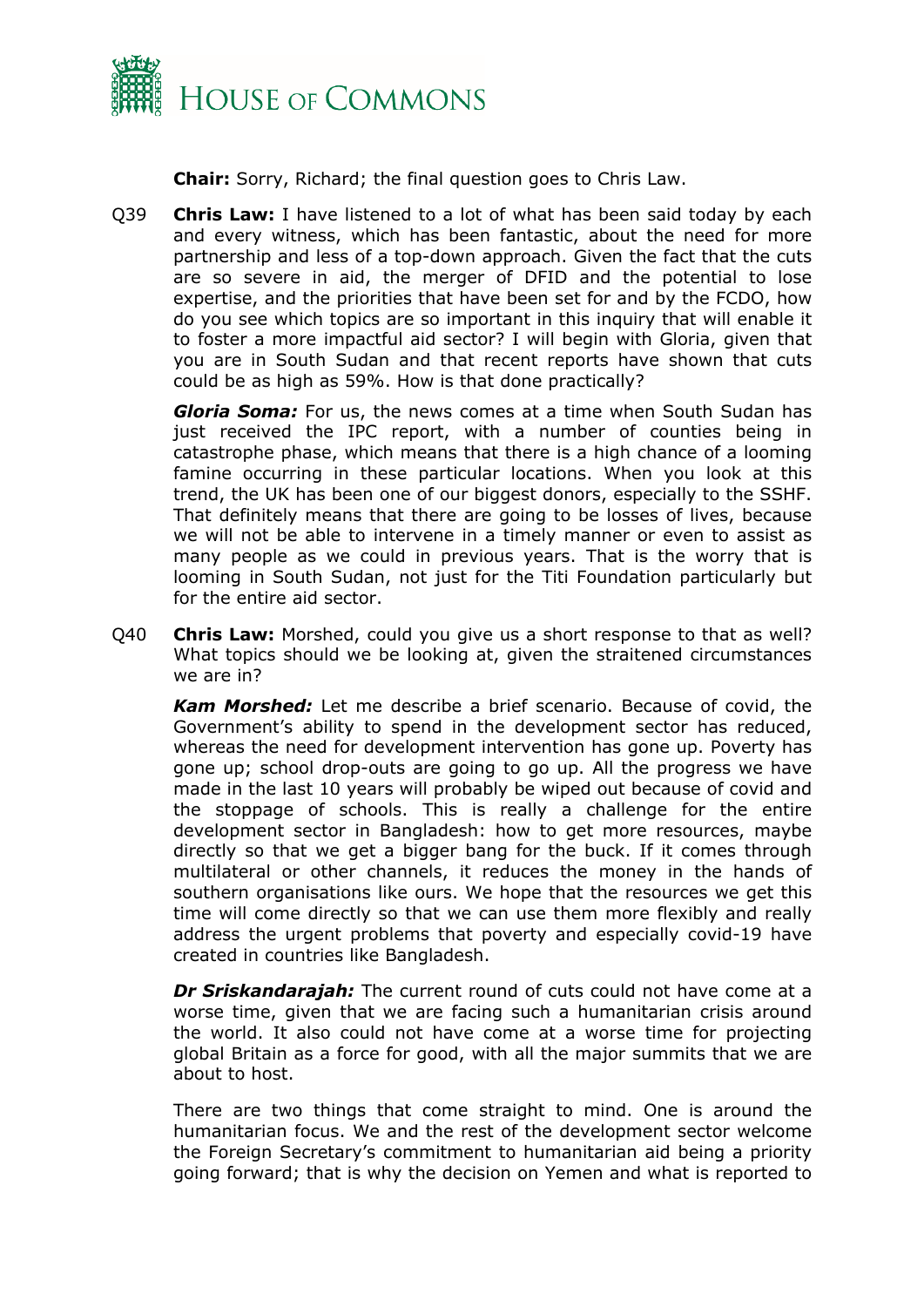

be coming down the line in countries like South Sudan are so distressing for those of us who work in places like Yemen and are seeing the human cost that even these temporary cuts will have. That would be worth looking at.

Secondly, there is not much transparency about how these decisions are being made, but what we are being told is that a lot of these cuts are being made because of protecting long-term obligations, particularly to multilateral agencies. It is incredibly important that Britain supports multilateral agencies, but if that is being done at the cost of humanitarian and other emergency funding, it feels timely to look at what those obligations really are.

Coming back to the intermediation question, there are several hundred international organisations that are now ODA-eligible. Perhaps it is time to do another thorough multilateral aid review to look at the value-add of each of those actors in these complex funding chains, if we are trying to get more effective delivery of tighter resources.

**Chair:** Thank you very much, witnesses. We have taken up more of your time than we intended, but that is your own fault for being too interesting. You have given us lots to think about and consider—we really appreciate it. Please do follow up in writing if there are points that we have not asked and that you would like to get into our inquiry on the philosophy and culture of aid.

## Examination of Witnesses

<span id="page-20-0"></span>Witnesses: Colin Buckley, Dolika Banda, Kate Hargreaves and Paul Wafer.

Q41 **Chair:** I would now like to turn to our second panel. We have four witnesses from two organisations: Colin Buckley and Dolika Banda from CDC Group, and Kate Hargreaves and Paul Wafer from Crown Agents. These are two very different organisations, but both working in the aid sector.

Dolika and Kate, could you introduce your organisations very briefly? This whole session is now going to be quick-fire because of the time, so if you could be very mindful to keep your answers brief and to the question, I would be grateful.

*Dolika Banda:* As you are all well aware, CDC is the UK Government's development finance institution arm. We use this platform to finance and develop countries that are of particular interest for the UK, both in south Asia and in sub-Saharan Africa and Africa in general. We are doing that through several pillars, including sectors such as health, education, infrastructure and financial services intermediation. We are also focusing on other sectors that are important to the SDGs, including diversity, inclusion, gender and climate in particular. There are different platforms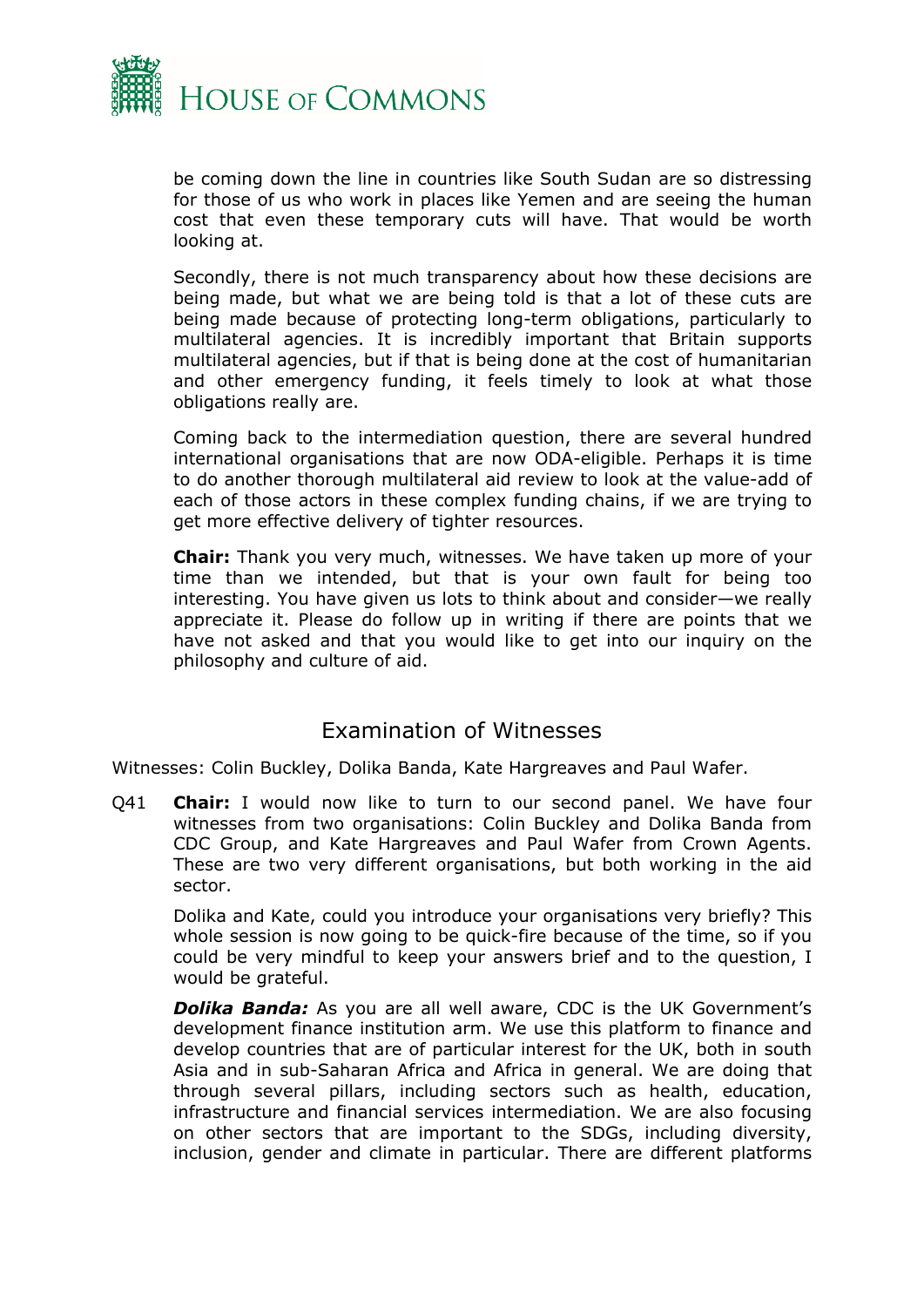

but they generally develop or deliver on the UK's platform globally in these two institutions, working with other DFIs.

*Kate Hargreaves:* If I may, I will ask Paul Wafer to do the introduction for Crown Agents; I am here to speak about the ASCEND programme.

**Paul Wafer:** My name is Paul Wafer. I am the chief strategy officer at Crown Agents. For those of you who do not know us, Crown Agents is a not-for-profit international development company based in the UK. We operate in about 60 countries around the world and, through our programmes, are currently reaching about 36 million people. We operate in the sector delivering programmes and technical assistance to international development partners. Sometimes we have donors like the FCDO, the World Bank or the Government of Japan, but we also work directly for Governments, for example of Ukraine or Ghana, and that makes us a little unusual in the sector.

Q42 **Mr Bacon:** Mr Buckley, can you explain the role of investment specifically in international development? We were talking earlier about poverty reduction in comparison with economic empowerment. How does an investment approach fit in with international development?

*Colin Buckley:* To start out, when we think about investment, we have to think about it as coming hand in hand with other tools of traditional aid. There is very little chance of investment being successful if you do not have a healthy population that is educated and relatively secure, or if you do not have social, legal or governance institutions. We cannot think about investment as distinct from traditional aid. They work together.

That being said, academics would agree that investment is a relatively powerful tool for economic growth and poverty reduction. That is not surprising: about 90% of the employment in the developing world is through the private sector. We could go through a lot of the economics behind that, but the easiest way of summing it up is through a macroeconomic survey by the Overseas Development Institute, which concluded that DFI investment leads to higher income. It does so on a scale that is the same as or higher than traditional grant aid, the only difference being—and this is a special attribute of DFIs—that you get the money back and you get to do it all again. You get to do another investment.

How investment leads to poverty reduction is an endlessly fascinating and complex question. We spend increasing time picking apart the development impact theses, as we would describe them—the multiple paths that an investment can have to poverty reduction. It can be everything from building jobs or creating power to reinforcing a supply chain or dealing with foreign exchange issues. There are multiple pathways. One message that I hope comes through in the testimony from me and Dolika today is that we have gotten a lot more sophisticated in being able to identify that narrative and tell that story about how we lead to poverty reduction.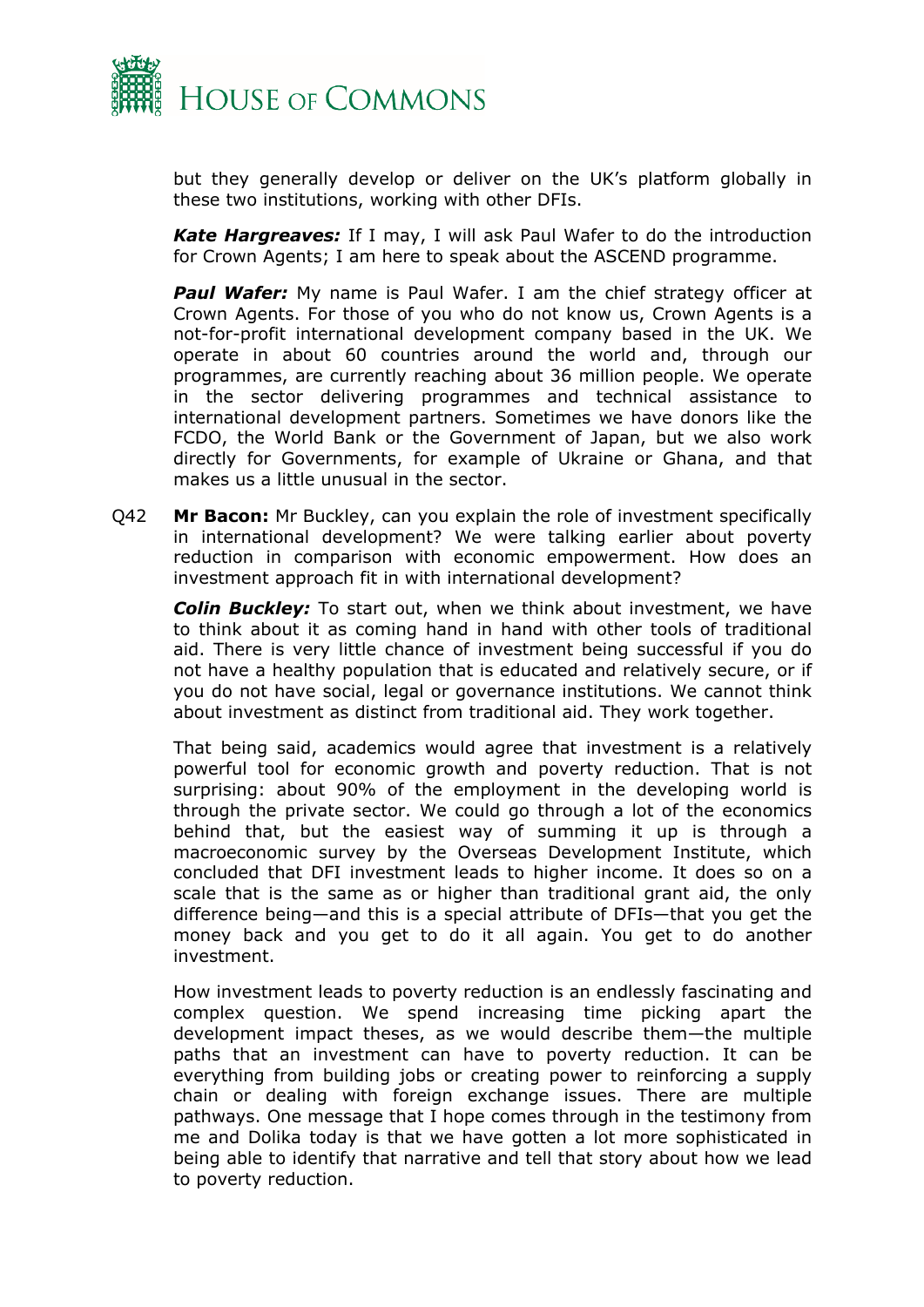

Q43 **Mr Bacon:** There is still a fundamental confliction, is there not? I would like to play devil's advocate slightly. You said that we cannot think about investment without thinking about aid. Most of the invested assets in the world are invested without thinking at all about aid. What investors most think about is the return; in fact, you alluded to that yourself when you said that the one special difference is that you get the money back. That is what most investors expect most of the time.

Indeed, when CDC was criticised many years ago now by the Public Accounts Committee, it was because it was doing essentially what other emerging market investors were doing: going aggressively for the most obvious and easy returns, the low-hanging fruit, which produced very handsome returns and startling salaries for the bosses in CDC. You will remember all that; if you were not around at the time, you can certainly look it up. Now that CDC is focusing more carefully on poverty reduction—at least, we hope it is—it is commensurately more difficult to get a return, is it not? How do you go about dealing with that tension?

**Colin Buckley:** You are right that most investment is effected without giving any thought to institutions and so forth, but that really is a reflection of the fact that most investment does not happen in developing countries. That is one of the particular challenges of Africa, for example. It does not take very much for what investment there is to essentially abandon a country, which is what we have been seeing with covid-19. It is a special toolset that is required to be able to invest in these types of environments.

There is a bit of a false dichotomy in the sense of how you balance profit and development. To be clear, we invest for development. We recognise that we have to husband our financial resources carefully, but we exist for development. That is not necessarily a difficult challenge for us, because the types of businesses we invest in are ones that seek to grow. When a business grows, it hires more people, buys more in the supply chain and creates products that are usually cheaper because they replace expensive imports. At the same time, the business makes profits. That alignment of profit and development impact is not true of all businesses, obviously, but we are very careful that the businesses that we choose to invest in are those where that alignment exists, so we really do not see that tension between profit and development. For us, it is all about development.

Q44 **Mr Bacon:** Can you talk us through the criteria you use in deciding which investments to make?

*Colin Buckley:* I will come back to the statement that really there is one criterion: what is the development impact that our investment will have? That is really what we care about.

Q45 **Mr Bacon:** Everything that you have just said in your description of why there is no dichotomy—that it is a false dichotomy and a false choice—is a classic description that someone at the Chicago school or at the IEA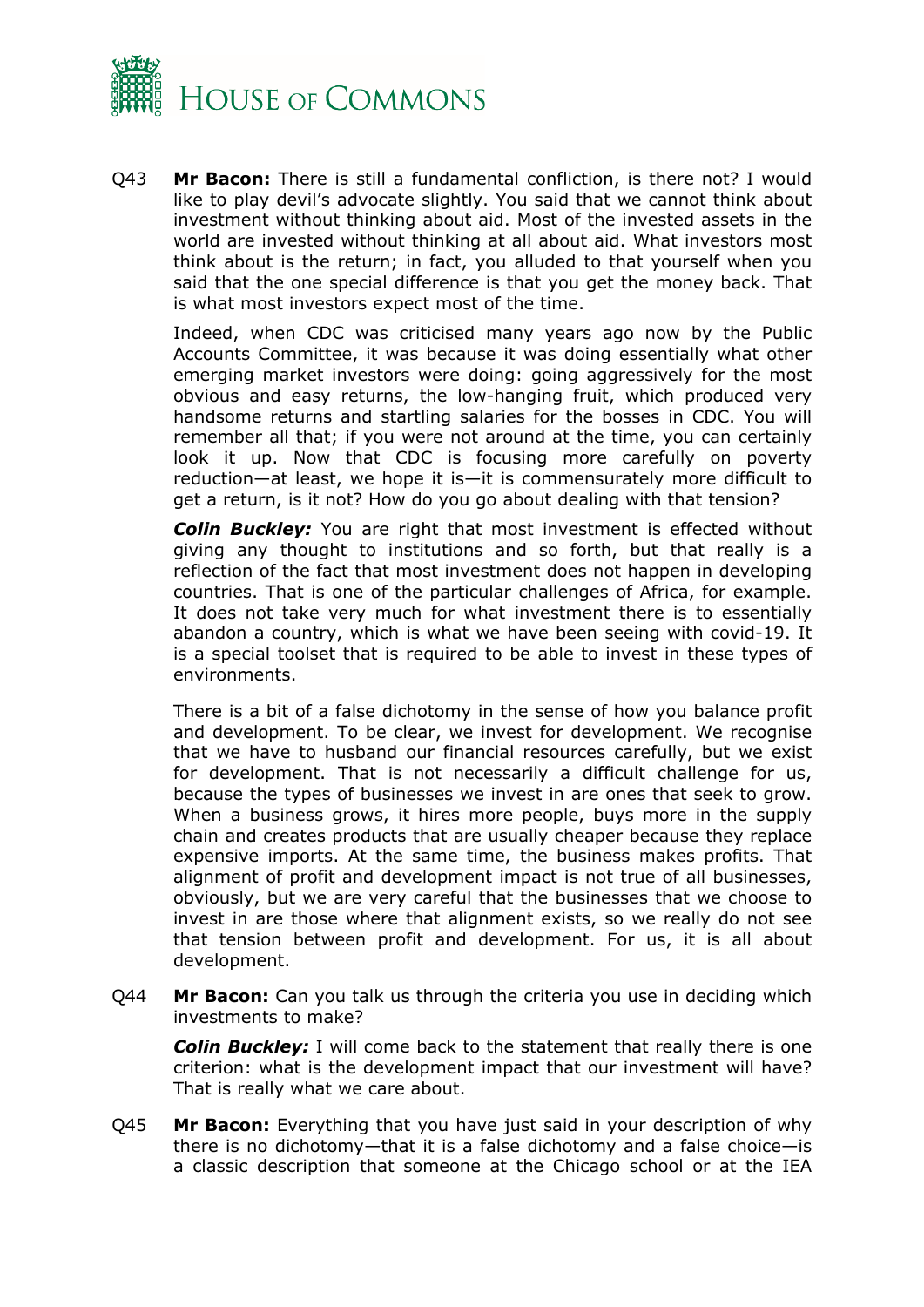

would have recognised about how investment takes place and why. There was nothing about what you said inconsistent with an Austrian school view of the world. Presumably if you are investing for development, you are looking at different criteria.

How do you balance the requirement for profit with the need for poverty reduction? You are trying to allocate your investment decisions in order to achieve not the maximal returns in terms of pounds, shillings and pence, but something else that is broader and that, net-net-net, may in the long term produce bigger returns or may not, but will produce a bigger "development return", which is not the same thing as the maximum financial return, is it?

*Colin Buckley:* That is correct: we do not seek to maximise financial return. Before I give a little more colour on that, I also want to give Dolika a chance to speak on this issue, if I can reserve a little time for her.

We do not maximise financial return. What we have been asked to do by the UK Government is basically to preserve our capital, to cover our expenses and to husband our financial resources. We look for businesses that will create a development impact and can do so in a sustainable fashion; that is, we are looking for businesses that can grow and that will continue to create that development impact. That necessarily means that if we get the development impact story right, we have gotten the profit story right. I am not going to suggest that this is true of every business. For every 100 proposals we see, we invest in about eight, so we are investing in a small universe of businesses where this development impact and profit can both happen at the same time—but I want to give Dolika the chance to talk on this as well.

*Dolika Banda:* Thank you so much, Colin. First, I would like to emphasise that when we look at CDC and the UK Government's support of it, we must look at the history of CDC in three phases. The initial phase of CDC in its very beginnings was where we are today: aid or financing that is supposed to develop economies and provide economic growth and, through that economic growth, have impact in today's language and uplift the societies and countries in which we work.

We then went into the second phase, where the portfolio was literally handed over to Actis, and the reference to a few individuals who made a lot of gain out of this was during that period. We have now come back since 2012 with a new strategy, which is extremely appropriate for where we are today. Nobody could have anticipated covid, but the new strategy that CDC has gone into since 2012 of being a developer of markets and a partner in local markets is so apropos at the moment.

Having said that, we should not lose sight of the fact that CDC has built industries and economies. In some cases, it has not put money in its own pocket but has been the founder of certain critical industries that have ended up being extremely developmental and impactful in the world in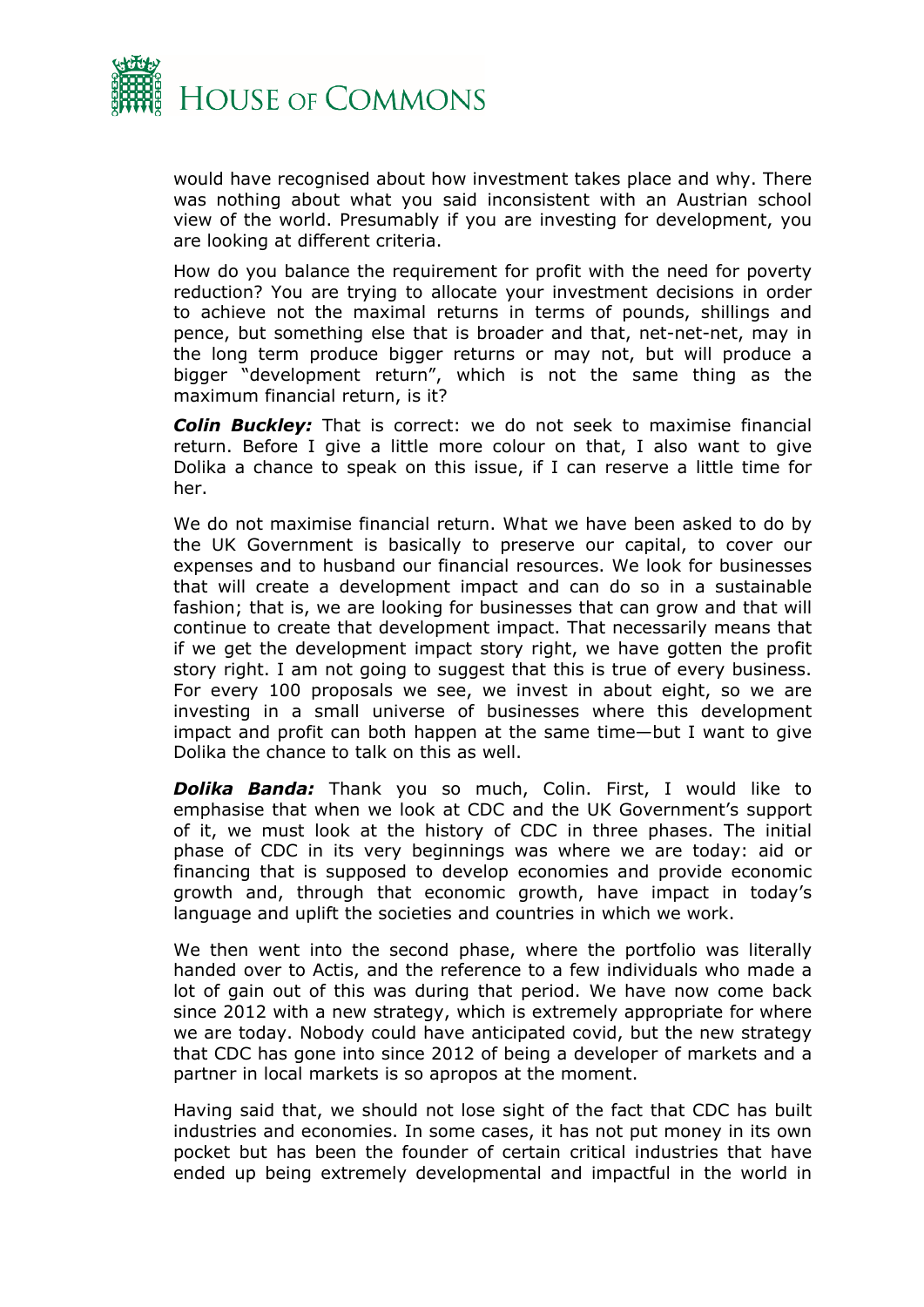

Africa and India that we are looking to today. I will just mention four: one is the private equity—

**Chair:** Dolika, I am sorry, but if you could write to us with those, that would be great. It is turning into a sales pitch.

Q46 **Mr Bacon:** I am interested in all of this, Dolika, so I look forward to your written comment, but could you just say how you go about supporting capacity building in-country to ensure that local people and staff benefit from the job creation? What proportion of the jobs created go to local staff?

*Dolika Banda:* The jobs that are created through our investee companies go largely to local staff. We sit on boards, we are advisers and, even as we sit now, we work very closely with not just our investee companies but the FCDO and the local regulators, in order that whatever we do is in the best interests of the strategy of that country. Basically, our fundamental analysis of any investments we do is to ask, "What is our role in quality job creation?" We monitor and evaluate that, and I think Colin can speak to that.

**Mr Bacon:** Paul Wafer, is there anything you wanted to add before I cede the floor?

*Paul Wafer:* We do not play a role in investment per se. We are a commercially oriented company and we operate commercially, but that is by bidding for a commercially let contract, either from FCDO or from other organisations.

Q47 **Brendan Clarke-Smith:** Good afternoon, everyone. I will try to be quick; I know we are pushed for time. This is a question for Paul. What is the role of private sector delivery organisations in international development? Why are private sector organisations important for aid programme delivery?

*Paul Wafer:* It is a really good question. My perspective on this would be that the number of types of organisations that have been involved in the international development sector in recent years has diversified. We often think about Governments, the UN and NGOs, but actually there are quite a lot of different players on the ground now operating in different ways, and they all bring different strengths and opportunities.

When it comes to UK aid, for example, and the money that is spent by FCDO, it has a variety of channels that it can use to spend that aid budget: it can go through UN agencies, it can go to NGOs, or it can put it out through commercial tendering, which is the way that we tend to enter that market. One of the advantages of that commercial tendering route is that you get organisations that are very agile because they are commercially operating. They are very concerned about costs and keeping costs down; they do not have a source of unrestricted income in order to pay for their overheads, et cetera, so there is a pressure down on costs, which is quite important.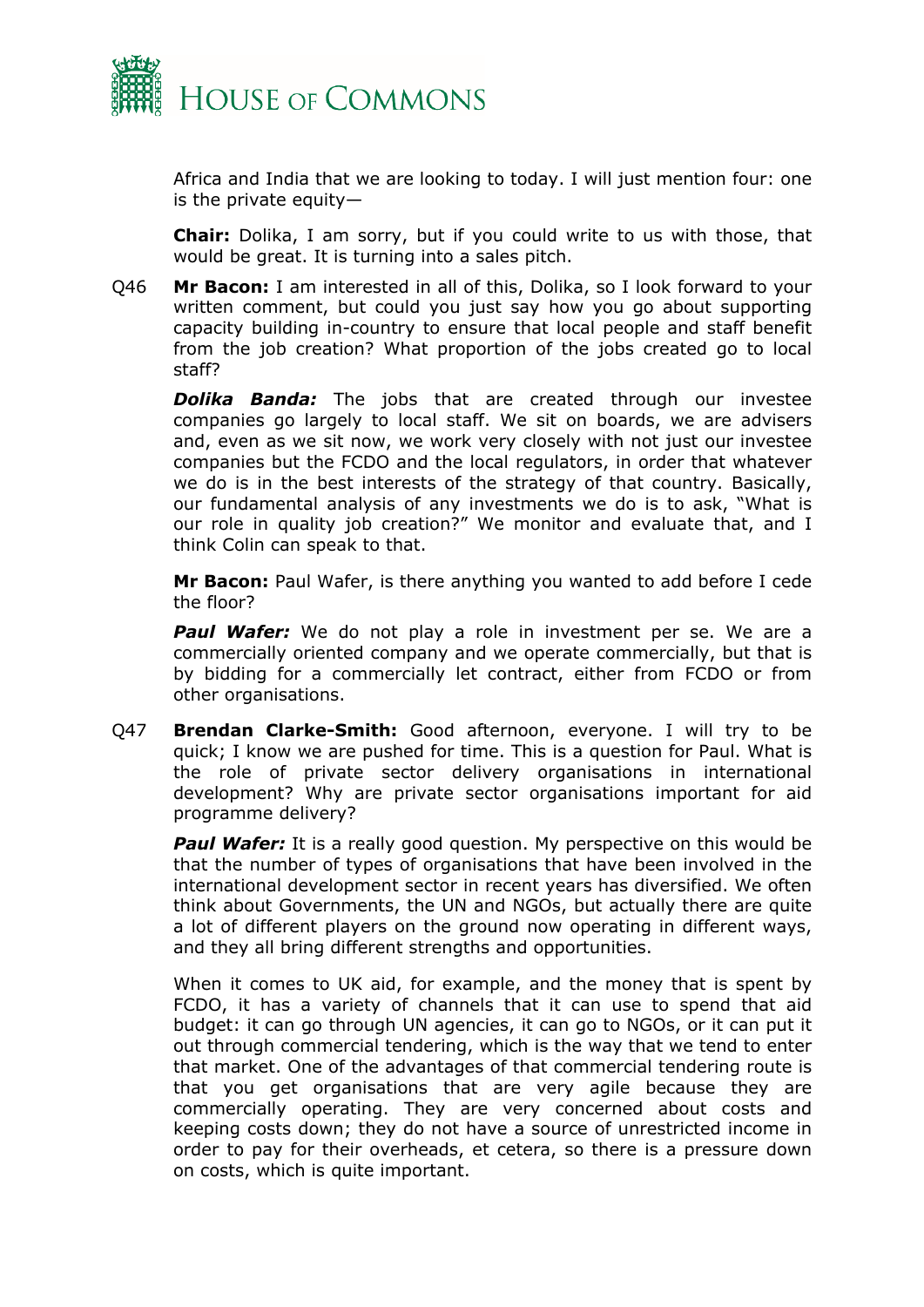

It is worth remembering that the part of the overall aid budget that is spent through commercially let contracts is very small: it is about 10%, or £1.4 billion. That is not how most of the money is spent.

*Kate Hargreaves:* A lot of these very complex programmes, development projects and problems that we are looking at need the diversity you get from those sorts of consortia and a mixed economy of response. In the ASCEND programme that I run, which is about neglected tropical diseases, for every £1 of UK aid that is put in, there is £15-worth of donated drugs from the pharmaceutical sector. It is a really good example of a global partnership, and it is one of the reasons why Crown Agents was very keen to support that programme. It was very much a joint enterprise.

Q48 **Chris Law:** Colin and Paul, could you talk us through the criteria that you use to decide which investments you make and contracts you bid for? Where within that do you take mobilising tax as being key to meeting development targets set by the UN?

*Colin Buckley:* When we look at every investment, we are essentially assessing the development impact that it would have. The core way we do that is to look at its alignment with the SDGs, because it is really the SDGs that everyone has agreed as the path for development, but we break it down into different workstreams and we look at particular sectors. We have some expert deep dives on how we should look at sectoral priorities in infrastructure, power, health and so forth.

For every investment, we also have a structure—the investment management project that was founded here in the UK—that really breaks down who benefits from the investment. We look through and try to find out exactly who the beneficiaries are and how much they benefit. How much poverty reduction is there? Those are the principal tools that we will look at in assessing an investment.

**Paul Wafer:** For Crown Agents, our expertise falls into three broad areas. We have an expertise in supply chain management around logistics, procurement and inspections. We also have technical assistance expertise in terms of how you build and strengthen Government systems. Then we do programme and fund management, particularly around health and humanitarian.

The decisions we make about what programmes to get involved in and bid for, and what contracts to position for, are largely shaped by the areas where we think we have a capability, where we have experience on the ground from previous programmes that we have done and where we think we have something that would add value. That is the sort of thematic focus.

The other aspect that is really important for us is where, geographically, we have a good, strong track record of having worked for many years, where we may have a very strong in-country office with a strong local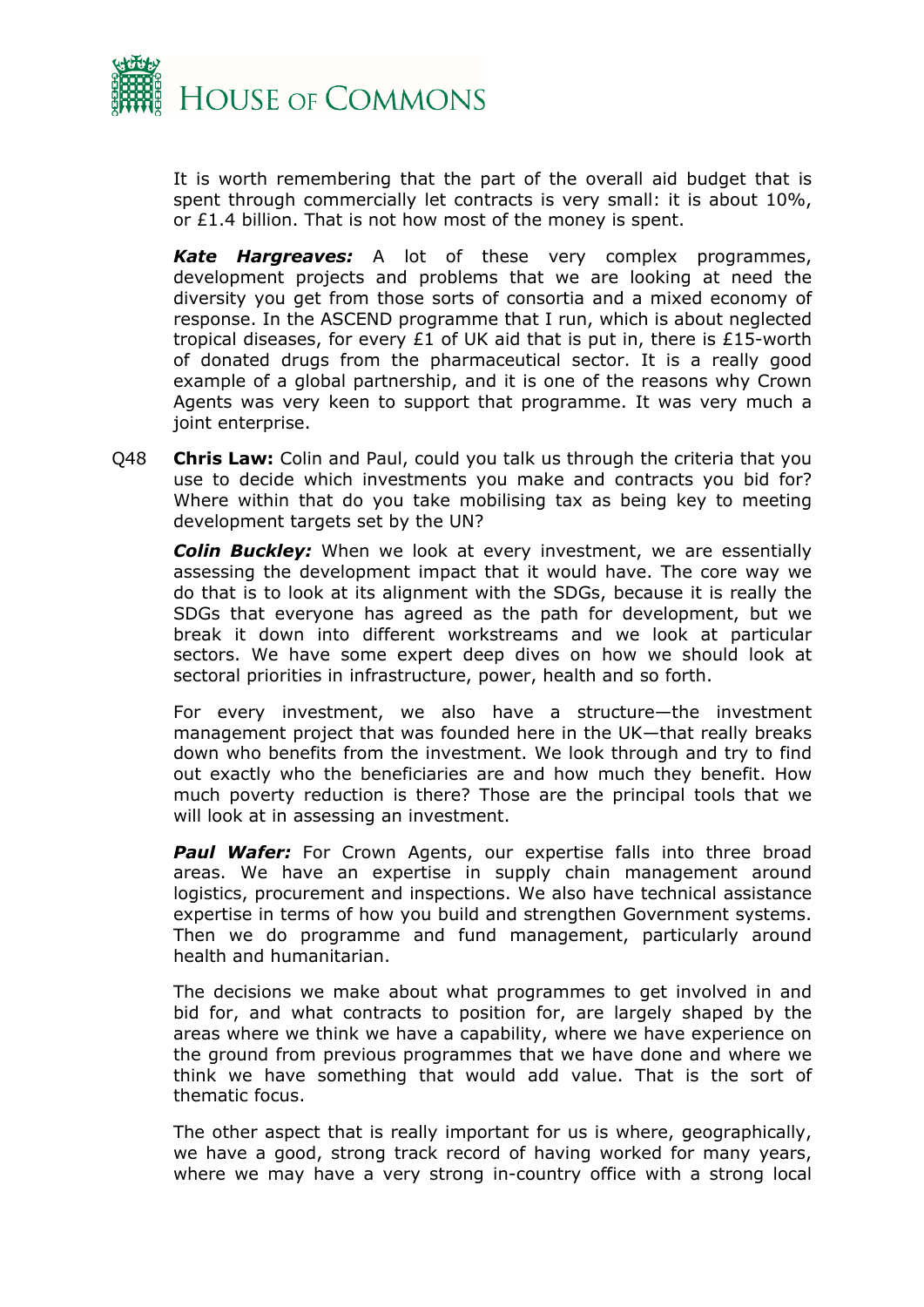

staff and where we therefore know the context very well, which means that we think we will be in a good position not only to understand what the donor wants but to know the partners in government and the other actors and use that local context knowledge to deliver effective programmes. So there is a thematic perspective to what we think about and then a geographic one.

To some extent, because we are going for contracts that are made available by different players in the international development sector, the way that we position ourselves is very demand-driven as to what people are looking for.

Q49 **Chris Law:** How do you balance your requirement for profit with the need for poverty reduction? As I touched on earlier in terms of mobilising tax to help reduce aid that we are going to have in developing countries in the future, particularly with the cuts that we have, what is CDC doing specifically to stop using the profit-filtering system that it has been using up to now in tax havens in different parts of the world?

*Colin Buckley:* I have already spoken a bit about our notion of profit and impact, so let me speak a little more on tax. We recognise that, if we are going to get out of aid, tax revenues are the road out. We are very proud that our investments last year paid around £3.3 billion in taxes.

We are coming at the notion of how we use offshore intermediaries in a number of ways. First, we are absolutely aligned behind the OECD to make sure that there is clear transparency in any jurisdiction in which we invest, so that taxing African Governments can access the information about investments made through that jurisdiction. We will not invest through any jurisdiction that does not comply with the OECD requirements designed to let Governments, like African Governments, get the taxes that they are entitled to. Secondly, we will not invest in any investment structure that is designed solely to avoid tax or reduce taxes.

But we know that there is more that we can do. We want to invest directly into the countries where our money ultimately lands. At the moment, we use offshore financial centres because you have to choose some jurisdiction for various nationalities to put their money together we have had this conversation before, Chris.

One big step that we have been taking recently is that we have been working with Rwanda, to try to make it into a financial centre where it can start operating in this way in Africa. Again, that would capture not really the taxes, but all the professional services that now exist outside Africa. We are very proud of the work that we have been doing, working with the Rwanda Government, to get this legal reform in place. We are looking forward to, hopefully, being able to launch this with Rwanda at the upcoming Commonwealth summit. That is a way we are trying to find a different way of attacking this tax issue.

Q50 **Chris Law:** Dolika and Paul, do you support capacity building in-country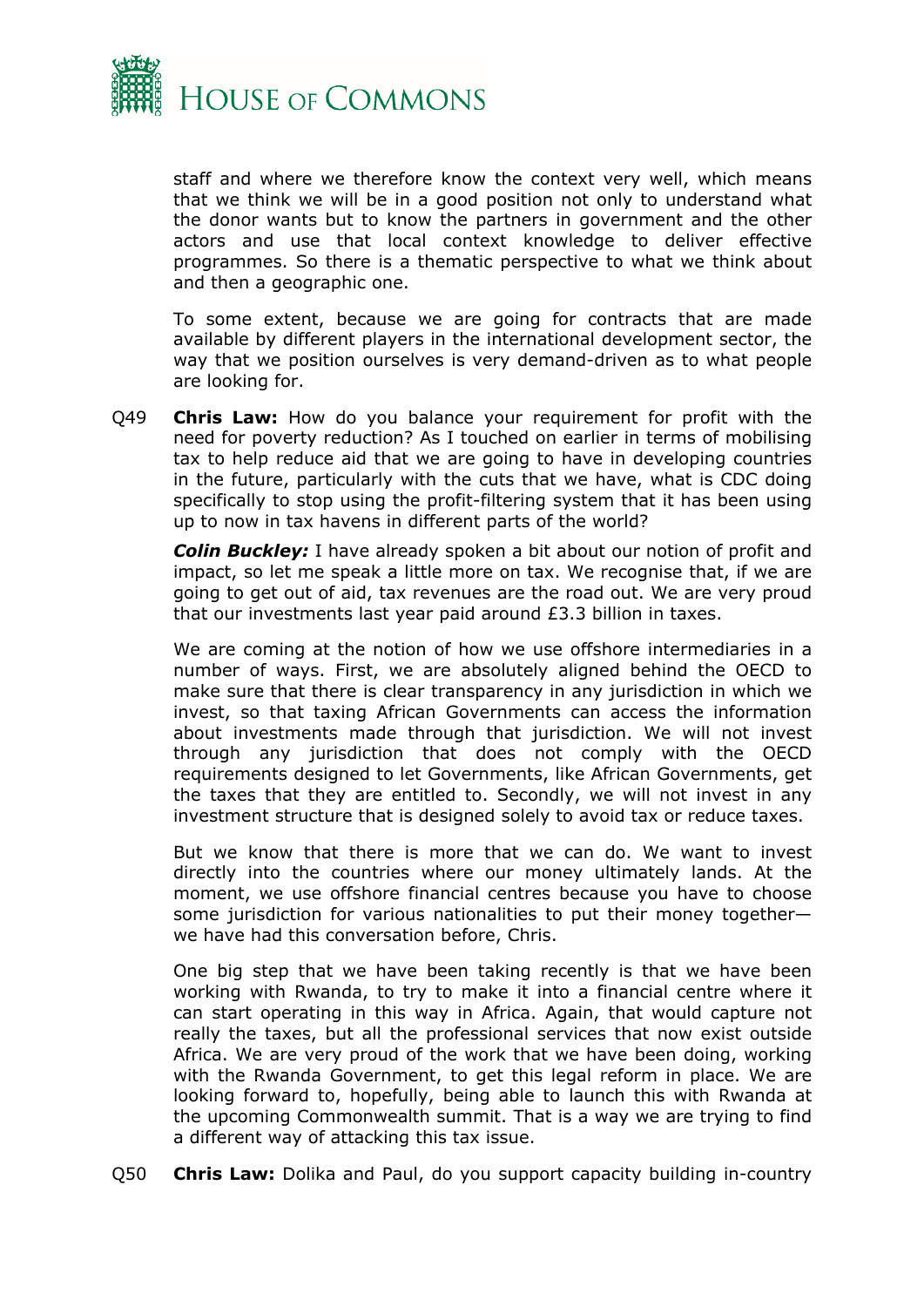

to ensure that local staff benefit from job creation in the long term? What proportion of jobs actually go to local staff?

*Dolika Banda:* It is a very important aspect of what we do at CDC. We are doing this through our investments themselves, but we are also doing it through an advisory technical assistance capacity. For example, we were the seed funders of a group called TheBoardroom Africa. TheBoardroom Africa is specifically designed, working in conjunction with the UK IoD, to ready women to participate in leadership positions on boards, investment committees and so on. That has been going very well; it has actually graduated from CDC and is now getting funding from other areas.

We also work with an organisation that we seeded called The Africa List. The Africa List is a network across the region in various countries of professionals, both male and female, coming together to exchange ideas and to grow the leadership capacity of people.

I am the CDC board champion for safeguarding issues. We look very closely through that lens as well at how we are transferring skills, making sure that we protect certain unprotected individuals within organisations and working with our investee companies to make sure that succession plans include skills transfer. We have within CDC a team that is working just on the pure human capacity building aspects, led at the director level. This is extremely important for CDC.

Q51 **Chris Law:** I was just about to ask specifically about the proportion of jobs that actually go to local staff.

*Dolika Banda:* At the moment, I would say that 90% of our jobs are local staff, because we operate very leanly in terms of our own operations out in the countries and our investee companies are local companies, all around. The management team may be 10% or 15%, but local staff being empowered is close to 75% or 80%.

**Paul Wafer:** Fundamentally, from a Crown Agents perspective, we do technical assistance programmes that are all about building capability. They tend to be focused, working with Governments, on a lot of those reform processes or changes that are often quite unglamorous and behind the scenes. To pick up on your last question, they are about things like revenue and tax systems and how Governments do their public procurement. Fundamentally, that is what we are in the business to do: build that capacity. As Crown Agents is a global business, we have offices all around the world. In the countries in which we have offices where we operate and deliver programmes, they are almost exclusively staffed by locals. That is a really important aspect.

I want to add another dimension to this that is often not understood in the sector. There is an increasing amount of horizontal movement and sharing and exchange of ideas and capability happening in the sector as well. To give one example—maybe Kate can come in with some too—we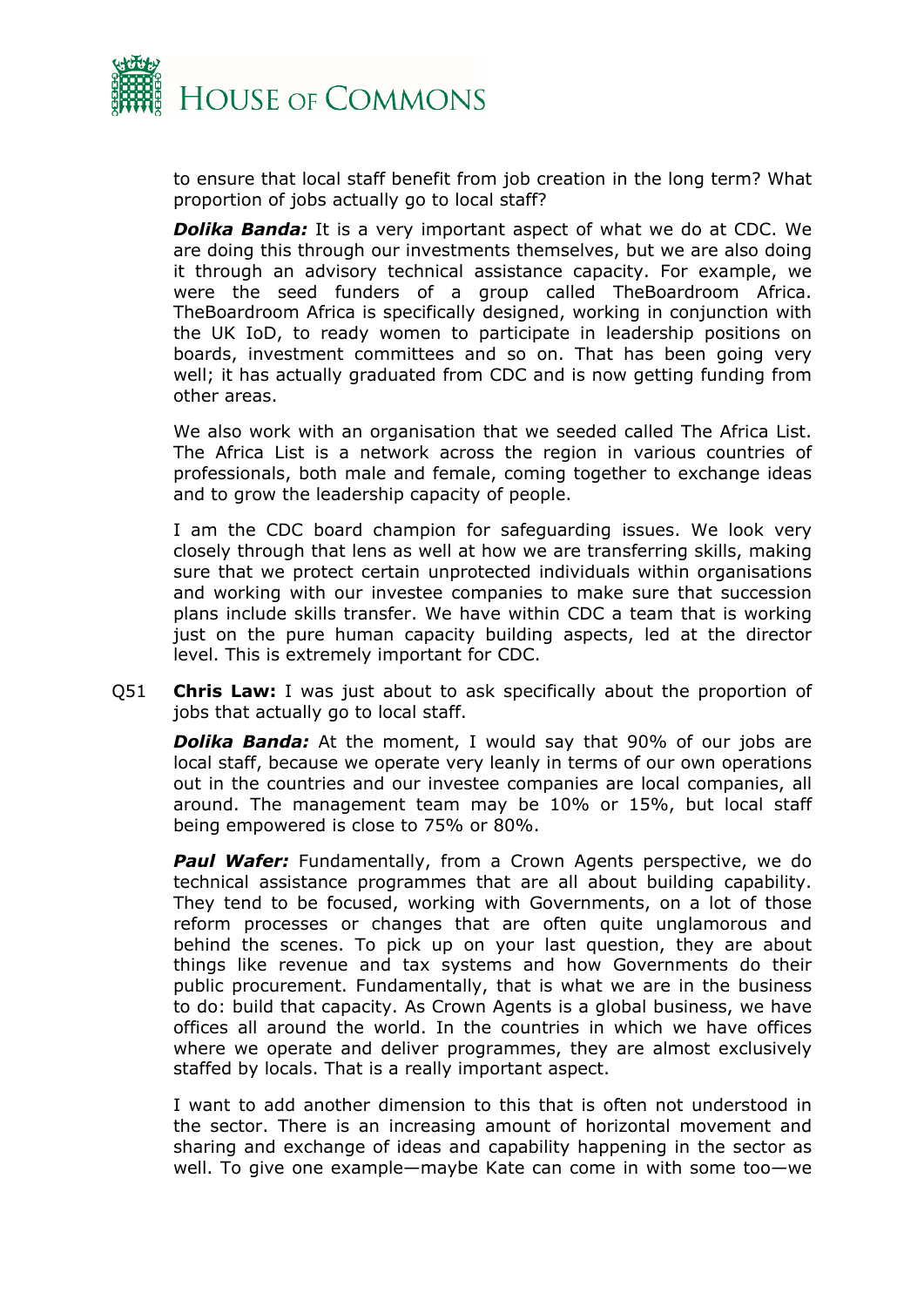

have a programme in Sierra Leone that is looking to strengthen the health supply chain around the way that medicines operate in that country. There are a lot of international technical experts working on that programme, but they are from Zambia, Zimbabwe, Rwanda, Uganda and South Africa. It is not this traditional view of a bunch of Brit experts working in a foreign country; it is a much more international model than that. Kate, maybe you could say something about capacity building.

**Chair:** Sorry—could I just say to all our witnesses that if you want to write in with examples, that is great, but the inquiry is around the philosophy and culture of aid? If we could focus more on the underlying principles that you are working to, rather than giving a shopping list of projects, I would be really grateful.

Q52 **Mrs Latham:** This is a question for Dolika and probably Kate. How much do you work with Governments and partners in the countries where you invest to ensure that the projects align with their priorities and development strategies? How do you make sure that the work you are doing is ethically based, or does that not come into it?

*Kate Hargreaves:* In terms of the alignment with national priorities, for NTDs there is a global movement to eradicate and eliminate those diseases, spearheaded by the UK in terms of the London declaration on NTDs. In Crown Agents we are working in 11 countries, and in each case we are explicitly working with the Government to make sure that they can advocate more strongly their own local position. A key part of our health system strengthening efforts is about helping Governments to build an NTD masterplan and making sure that it is costed and that we are providing support to the Ministry of Health so that it can advocate to the Ministry of Finance in their own country to raise up domestic resources so that they can be more self-sufficient. We are very much being led by what their needs are in terms of owning the agenda for NTD programmes.

**Dolika Banda:** I will let Colin have the last word, but I want to be very clear that in everything we do our strategy is a bottom-up strategy. We are not relevant as CDC in any market in economic development if we are not actually working to the strategy, the business environment and the vision of the countries with which we work. Colin, let me leave the detail to you.

**Chair:** Sorry, but could we have the detail in writing?

*Colin Buckley:* Absolutely.

Q53 **Mrs Latham:** I have a follow-up question about that, particularly to CDC. If you are working with Governments, and Governments are deciding that they would like to grow palm oil and therefore some of the rainforest could come down, how do you work with Governments to invest in that and develop and make money for them?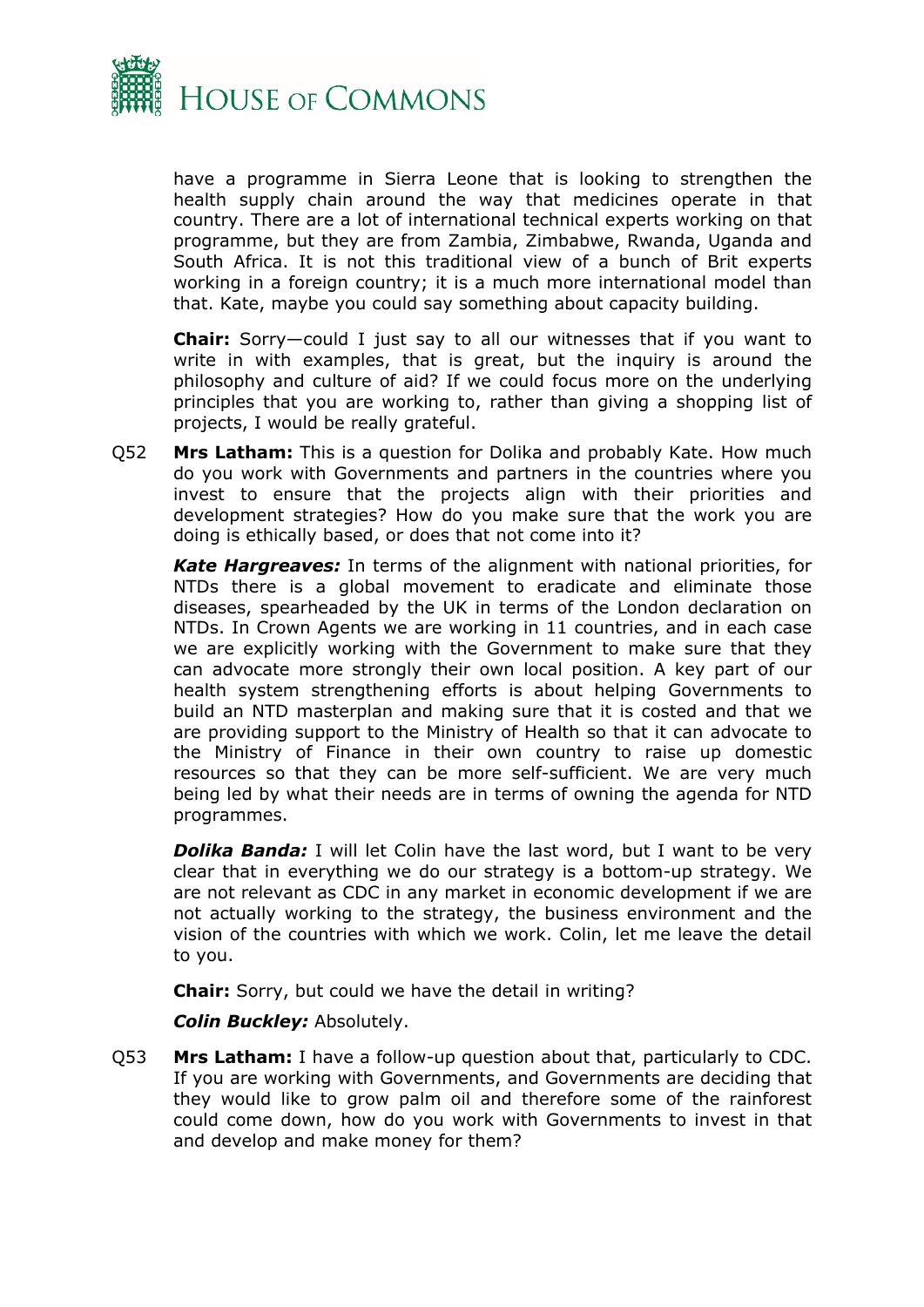

*Colin Buckley:* I think we have a number of tools at our disposal to make ethical choices. The first is the SDGs. Governments, through the UN, have decided that this is what the focus should be, so if a Government would like to focus on some sector that is not aligned with the SDGs, that is not the type of investment that we would make.

We have also signed up to the UN principles on human rights, the UK Modern Slavery Act, IFC performance standards, ILO conventions and so forth, which all express a certain ethical structure that we hold ourselves to. An investment that does not comply with all those requirements is one that we can easily excuse ourselves from. Most Governments understand that; they know that DFIs are there because we are longterm ethical investors that are also defending the reputation not only of ourselves as an institution, but of the UK as our shareholder.

Q54 **Mrs Latham:** So you would never take down rainforests to drill for oil, plant palm oil plants or breed enormous cattle for the farmers to make more money?

*Colin Buckley:* We certainly would not cut down a rainforest or invest in oil, both of those being outside our investment policy. I cannot imagine that we would ever invest in planting a new palm oil plantation. We have invested in historic palm oil plantations, but all within the structure of the IFC performance standards.

Q55 **Mrs Latham:** Could you perhaps send us your ethical investment policy, if you have one?

*Colin Buckley:* Sure. We would be happy to do so.

Q56 **Mrs Latham:** Could you cover how many country offices you have opened to date and what impact that has had on local engagement in the countries where you have done that?

*Colin Buckley:* Over the last five years, we have opened three regional offices in Africa: in South Africa, Kenya and Egypt. We also have a presence in Ethiopia. In south Asia, we have offices in Myanmar, Nepal, Pakistan, Bangladesh and India. At the moment, I think we have about 62 staff overseas. The importance of a local connection was discussed at length in the previous session, which I listened to with interest. All those NGOs made it very clear why it is vital to have that local presence, and that has been borne out with us. We have better relations not only with national Governments but with FCDO offices, so that we are more joined up in what we are doing as the UK offer.

Q57 **Navendu Mishra:** Kate, do you have any accountability to the countries and communities in which you work or invest?

*Kate Hargreaves:* Yes, that is very much at the heart of how we operate and how we work, because we depend on them and we are working with them. A key part of the model that Crown Agents established in our delivery of health services for NTDs is that we work within Governments'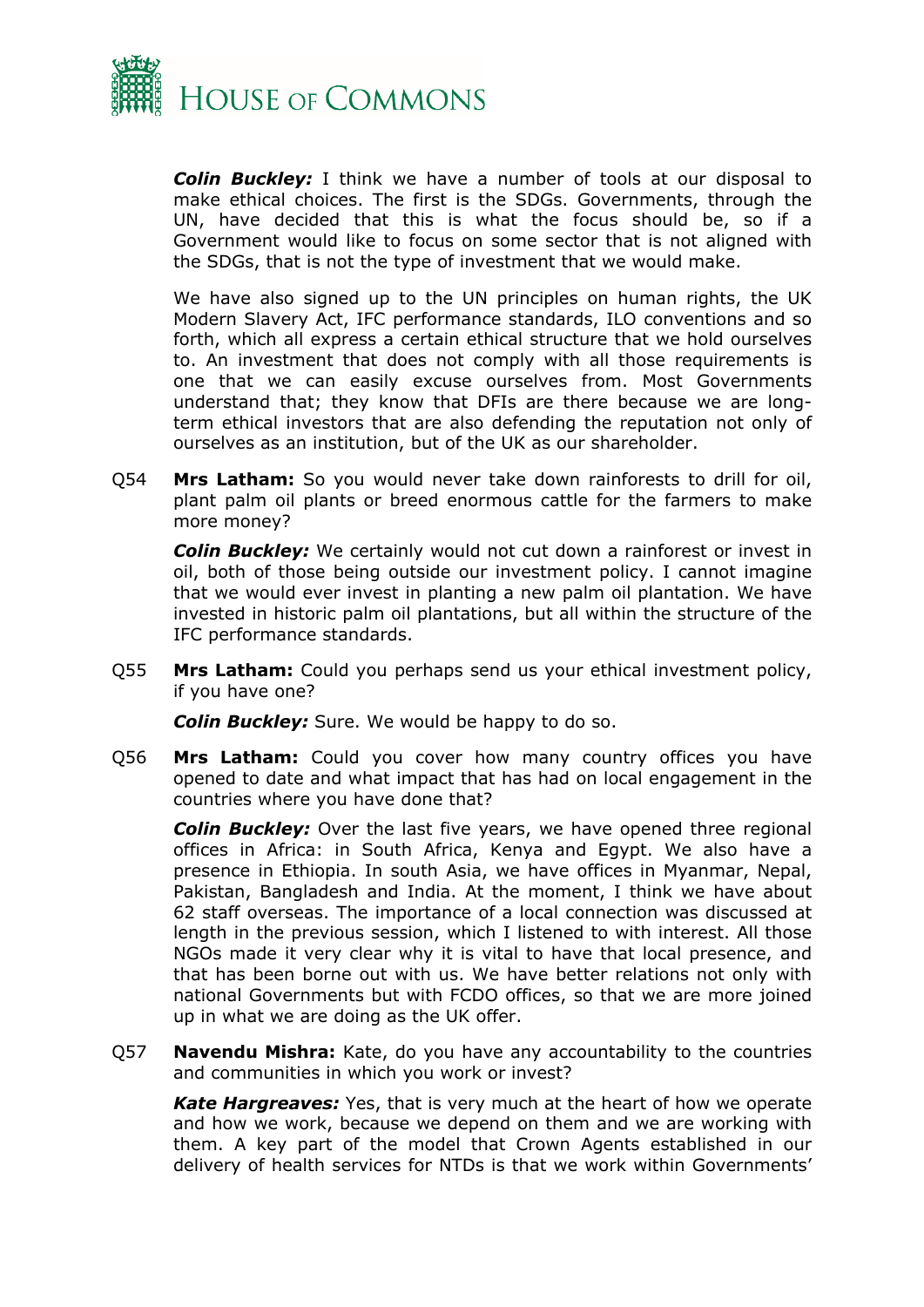

health systems; we do not create parallel supply chains and we do not work separately from them.

For example, we might do some capacity building with them to build up their skills to deliver things, or we might contract with them using UK aid money so that they can deliver the services and we would work alongside them to build their capacity as we go. That is quite distinct from previous NTD programming, where you might get a larger INGO that would just deliver it itself and would be led by the need to get very large numbers of treatments, for example. It is less sexy in terms of the media—the tabloid media in particular, which is looking for numbers and wanting to show the bang for buck of the UK aid budget—but we are actually doing something that is much more likely to lead to sustainable outcomes.

Q58 **Navendu Mishra:** On that, do you actively go and seek feedback from the communities where the projects have been delivered or is that not done?

*Kate Hargreaves:* It is embedded in our processes. We have something called a beneficiary feedback mechanism—in fact, FCDO is quite good at holding us to account for that. Some of our key performance indicators on which our fees depend are around our ability to work with Government and feedback from Government. With the beneficiaries, that is done in the field during the drug administration campaigns, for example.

Q59 **Navendu Mishra:** You mentioned Governments, but more broadly, is actively seeking feedback from the communities rather than just the Government something that you pay attention to?

*Kate Hargreaves:* Yes, some of the members we work with are community drug distributors. We do training with them and that gives us an opportunity to get feedback and to discuss with them as we are working. It is definitely something that we can improve on. It is not an easy thing to do, especially during covid, but it is very important to us.

Q60 **Navendu Mishra:** Colin, do you want to make a brief contribution to that with regards to accountability to the countries and communities, and seeking feedback?

*Colin Buckley:* Accountability is a key part of the IFC performance standards. For example, if we are doing any type of infrastructure project, there is an entire process that we follow to ensure that we have the full buy-in of the community, and that will continue throughout the entire life of the project.

Outside that, we also do a lot of informal things. iMerit was an investment where a lot of the development impact had to do with making sure that we were improving salaries and employment. We had a whole series of employee surveys where we went out and made sure that we were delivering the kind of impact that we had hoped for. You will have a whole level of monitoring and evaluation tools that you will use—social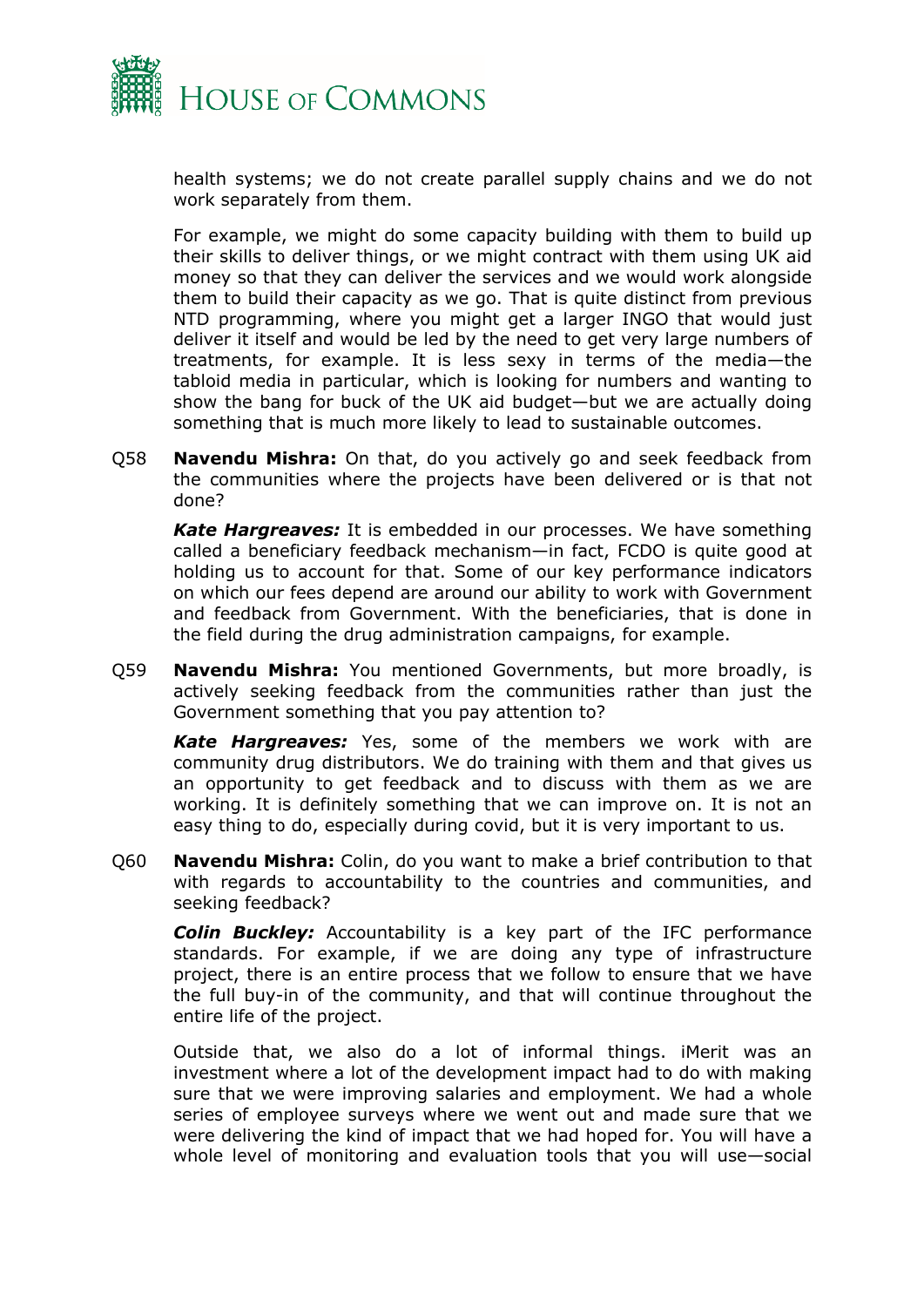

baselines, surveys, lean data—to make sure that you are getting that feedback loop from the local beneficiaries.

Q61 **Navendu Mishra:** I know that there has been some coverage in *The Times* and other media about CDC investments, specifically in private healthcare, and I believe that the Committee will be writing to you separately.

*Colin Buckley:* I welcome the chance to respond to that. Thank you.

**Navendu Mishra:** We raised it with the Foreign Secretary on his virtual visit to the Committee a couple of weeks ago—but I am sure the Chair and the Committee will write to you.

Q62 **Mr Bacon:** This is for Dolika and possibly for Mr Buckley as well. You published a gender strategy three years ago in which you pointed out that you would "identify and support 'gender-smart' opportunities" in your investments. Can you set out how your gender strategy influences your investments? How far have you got since you launched the strategy?

*Dolika Banda:* This is an extremely important aspect of what we do at CDC, almost on a daily basis. Starting from the top, because the messaging starts from the top, our board is now 50:50—almost 60:40, I think—female-led. Of those board members, all three are involved, in some way, shape or form, on global gender lens investing and gender facilities.

Secondly, at the exco level and within exco, we now have a member who is directly responsible for gender lens investing and making sure, as an institution and an investor and in our underlying investments, that we have those gender aspects covered. We are also, as you may know, one of the founding members, and a real champion, of the 2X Challenge, which was initially set up to raise \$3 billion. As of last year, commitments from other DFIs and like-minded investors are at \$4.7 billion.

Those are the sorts of numbers and areas of intervention that we are talking about. We are also now a platform investor and roundtabler for gender-smart investing. The first committee just happened last week or two weeks ago. CDC is taking a lead in all those areas. Through these different interventions, we have been able to convene and bring billions of dollars in commitments to our platform as a centre point investor, with Nick, our CEO, quite frankly as a champion in all these areas.

Q63 **Mr Bacon:** What proportion of your investments since you launched the strategy in May 2018 would you now say qualify as gender-smart?

*Colin Buckley:* I do not know if I can give you a number for that quite yet. We are in the midst of coming up with some targets around gendersmart investing. I would be happy to respond to that in a follow-up submission.

Q64 **Mr Bacon:** What is the total salary bill for CDC Group? How much of it is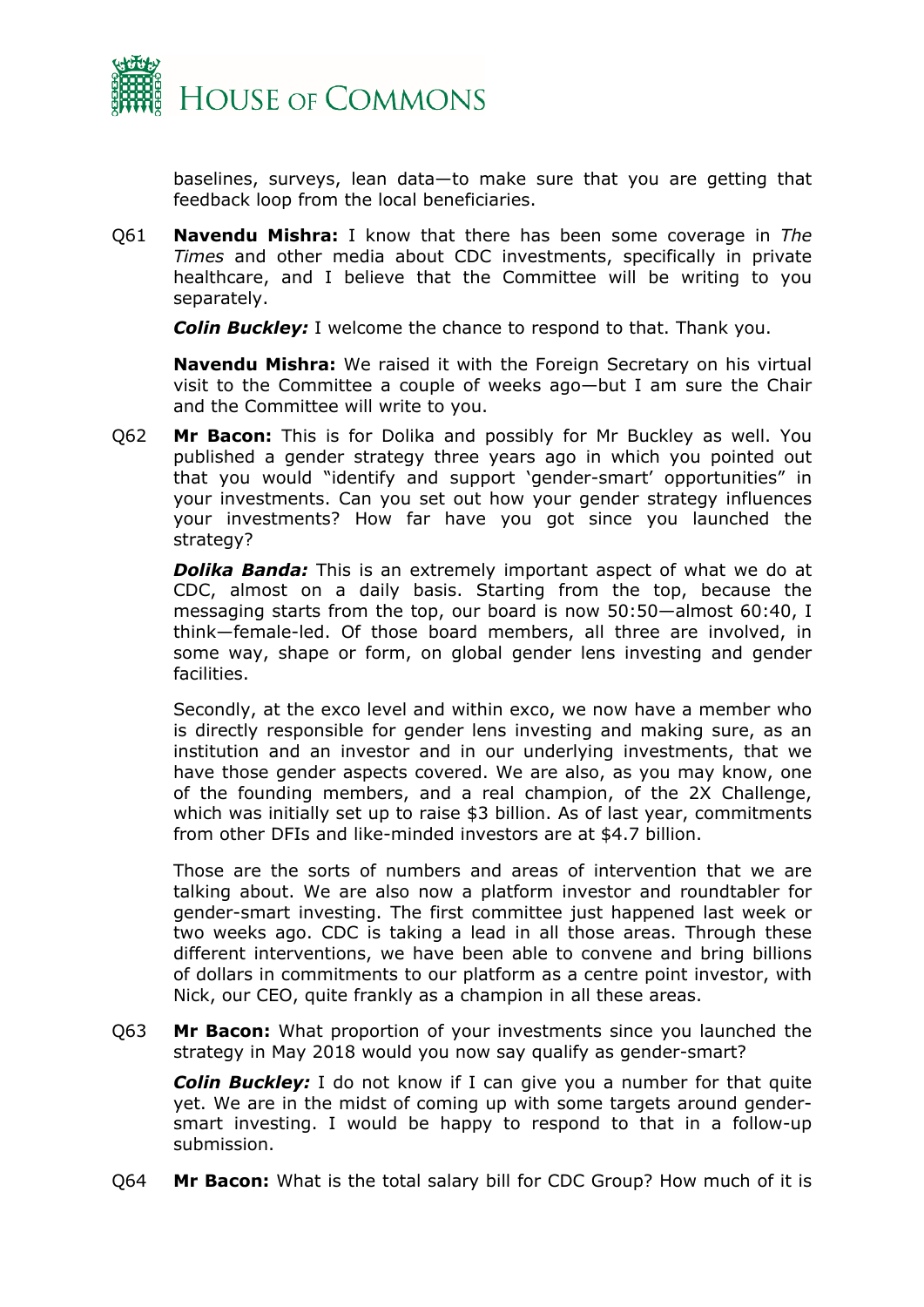

spent on employing women and how much on employing men?

*Colin Buckley:* Let me see if I have that.

Q65 **Mr Bacon:** If you do not, write to us. I have been trying to find it on the web, but please write to us, if you would not mind; I know that the Chair is very pressed for time.

#### *Colin Buckley:* Okay.

Q66 **Mr Bacon:** You mentioned there were 62 members of staff who work overseas. What is the total number of staff that CDC Group has? Presumably the rest are in London, are they?

*Colin Buckley:* That is correct.

- Q67 **Mr Bacon:** How many are there altogether? *Colin Buckley:* We have approximately 500 employees now.
- Q68 **Mr Bacon:** So roughly 440 of them are in London. *Colin Buckley:* Absolutely.
- Q69 **Mr Bacon:** Have you ever thought of switching that around so that 440 are out in the field and 60 are in London?

*Colin Buckley:* We have thought about that often, as has every DFI.

Q70 **Mr Bacon:** Would you not get a better bang for your buck if you did that rather than having all those expensive people in London?

*Colin Buckley:* No. If we thought we would get better bang for our buck, we would do it. The reason why—

**Mr Bacon:** Well, there are many reasons why people might prefer to work in London that have nothing to do with your bang for your buck, but rather with the preferences of the employees, because London is a rather nice place to live. I am asking about the effectiveness in terms of the spend for taxpayers.

*Colin Buckley:* The reason we have a central office in London is that that is the most efficient way of delivering investment. The African Development Bank has a central place in Abidjan. It is not choosing it because it is a wonderful place to live; it is choosing it because the central model is the most effective way of delivering investment.

**Mr Bacon:** I am playing devil's advocate. I know London is probably the world's most important financial centre. Finally, if you were able to write to us with a breakdown of the 62, where they are, how many are men and how many are women, and the same for the 440 in London, again with how many are women and how many are men, and how much you spend on men and on women, that would be very insightful and helpful.

*Colin Buckley:* I would be happy to share that.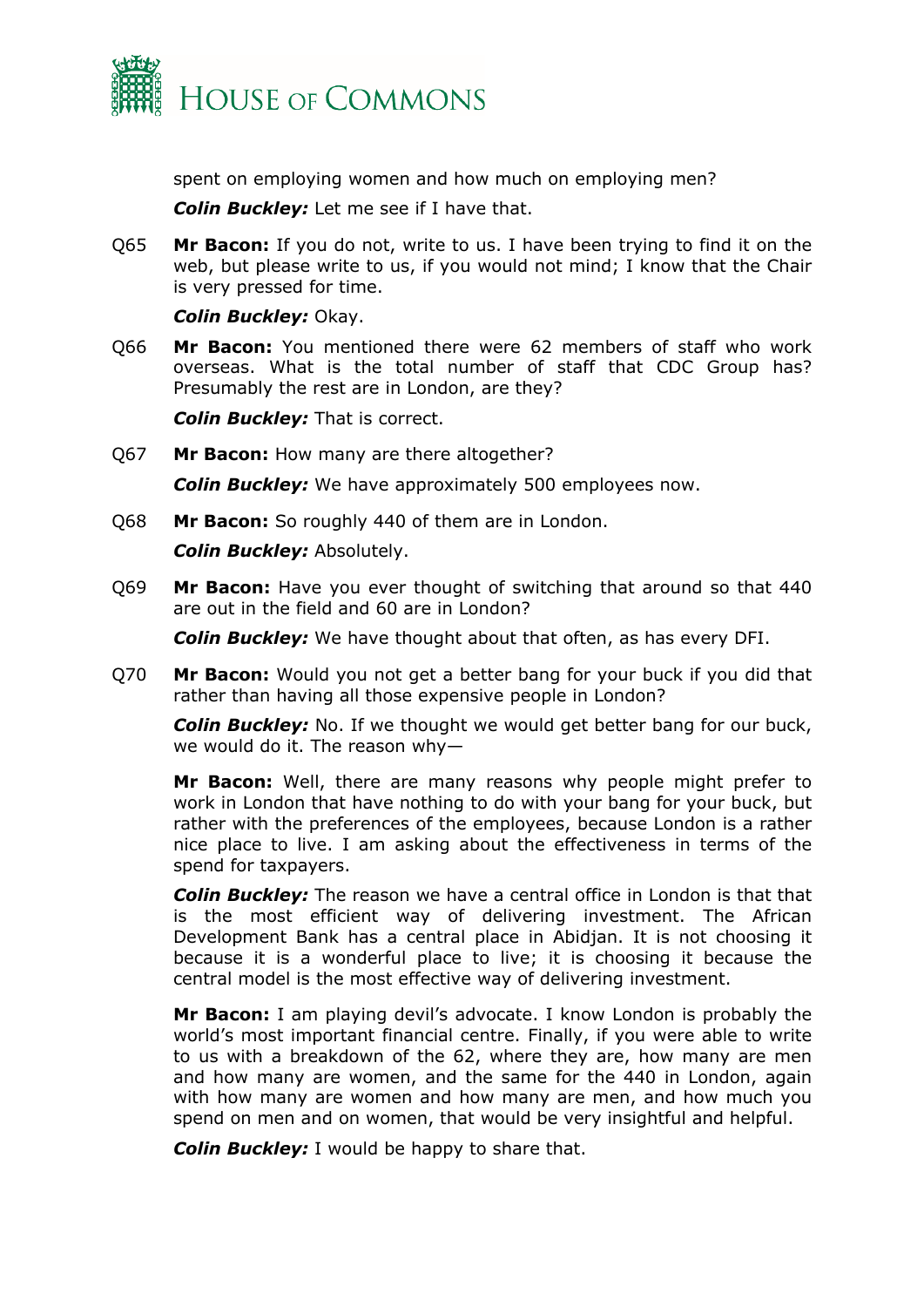

*Dolika Banda:* With the nationalities, please, Colin—because even the London team is representative of the number of different countries.

**Mr Bacon:** Thank you, Dolika. I should have said that.

Q71 **Chris Law:** I welcome the new climate change strategy that was published last year—I think it is a positive step forward—but can I ask a really blunt question? Why has it taken until CDC has been forced to do this, given the Paris climate agreement in 2015? Across Parliament, there has been heavy criticism of the fossil fuel investments over the last decade and even in the last five years. The report that came out from CAFOD last year still showed that more than 50% of your funding was in fossil fuel investments, which ties nation states into this for generations to come, including with fuels such as heavy oil. Why is it so late? Why has it taken until now to really listen when it has been said now for years, particularly by this Committee?

*Colin Buckley:* Climate change was central to our strategy, starting in 2017, but I think it is fair to say that there was a significant step up in 2020 when we launched the new climate strategy that commits us to Paris alignment.

There is much in that question and I do not want to dodge it. Part of it has to do with investment decisions that were made over a decade ago; part of it has to do with the importance of natural gas as a transition power with availability in countries that simply do not have the renewable structure yet. What I can tell you is that at the moment we have a fossil fuel strategy that is highly respected. We had a conversation with a US DFI; they asked us if we would share it with them and discuss it with them, and they are thinking about using it for their model under the new Government there.

We only use fossil fuel where it is a transition fuel to renewables. We will only use it if it is in line with a country's road map to net zero. We will only use it if there are no renewable options. We will only use it if there is no other option that has less emission. We respect the individual country road maps to net zero. Along with the Paris conference, we recognise that developing countries will all have slightly different paths to get to net zero by 2030.

I will take the criticism that perhaps we should have done it earlier. I would say, yes, I would like to have done it five years earlier. At least what I can tell you is that I think we have got to the right place now and climate change will continue to be a growing focus for CDC going forward.

Q72 **Chris Law:** Putting it bluntly, Colin, I really appreciate your being candid about this—I know that it is very difficult and CDC has taken quite some time to get to where we are now—but can I ask you and Dolika what the target is for when all investment in fossil fuels will cease?

*Colin Buckley:* I have described the strategy and, at the moment, the strategy does not have any overall time when fossil fuels would cease,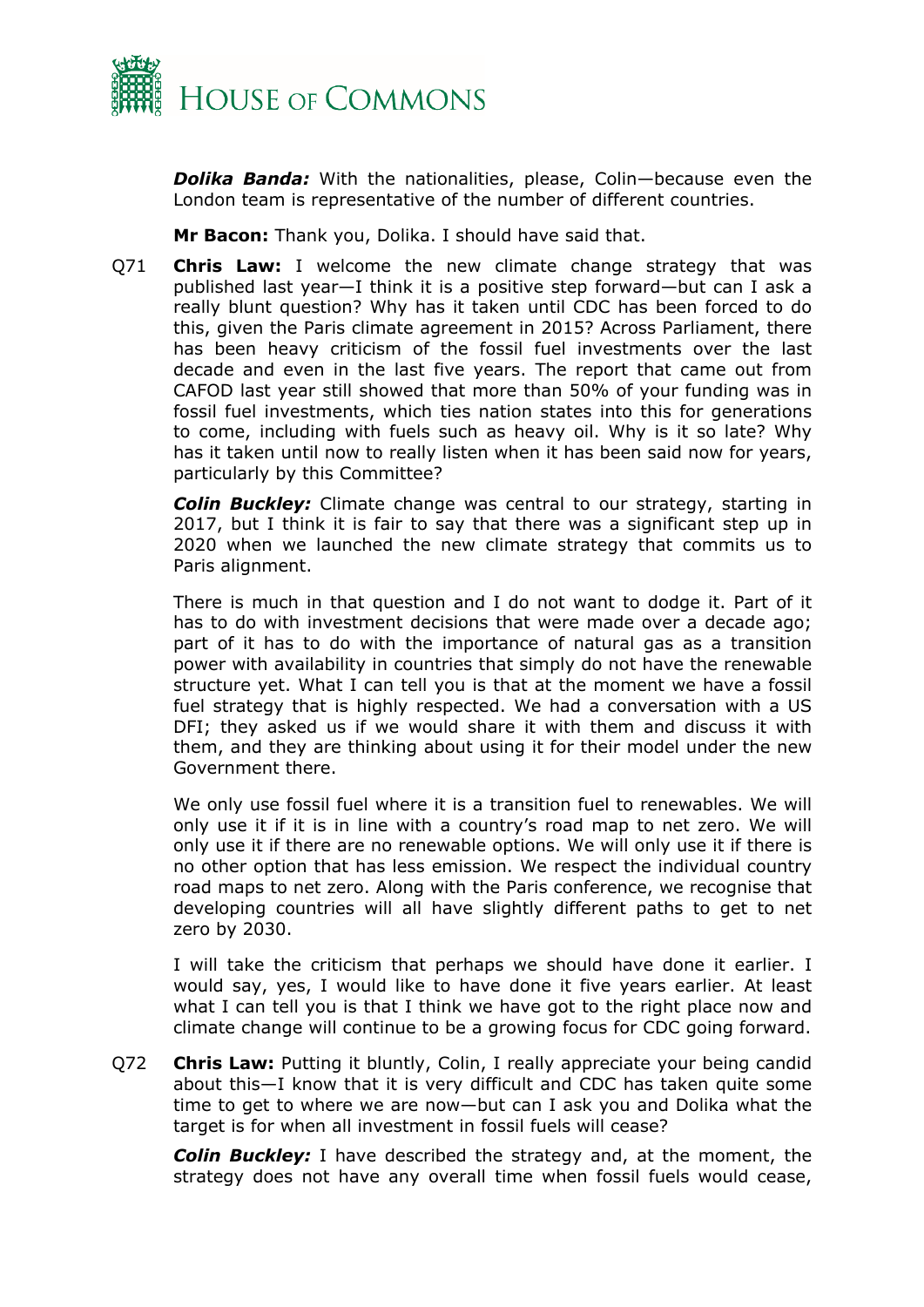

because it would depend on the individual country's Paris path to net zero. Obviously net zero is 2030 so, yes, by 2030, but one would expect that in most countries it would be much more rapid than that.

Q73 **Chris Law:** Given that you have a new climate change strategy, how has that impacted the make-up of your investments? How do you see changes in the profitability of your portfolio since adopting this strategy?

*Colin Buckley:* We have made a commitment now that 30% of our investing from 2021 onwards will be climate financing, so that has a direct impact on our portfolio. Secondly, we have adopted the TCFD framework and other metrics of climate change. We now insist that every one of our investments be assessed along those metrics. The last time I was in front of this Committee and talking about climate change, I told you that we assess climate change in every one of our investments. That was true then, but the tools that we have to assess climate change for individual investments are now much more developed. There is a portfolio target and then there is an individual investment framework for thinking about climate change.

Q74 **Chris Law:** I have one last question. In terms of the investments that we have made in countries where we are going to be into the long term before we see a transition into net zero renewable projects, is CDC planning to invest in those where it has invested previously in fossil fuels, so that those countries that have become increasingly dependent on fossil fuels can transition as well?

*Colin Buckley:* It is a key point of the new strategy that we are highly attuned to this captive asset issue. If we were going to do a natural gas investment, it would have to be a transitional asset, meaning one that can either be converted into renewables or easily phased out. We do not want to have Governments that have made huge investments in these types of power projects and then cannot wean themselves from them.

In the Ivory Coast, our investments in natural gas are really to use old legacy assets and simply improve them so that they are far more efficient. We do not want to build a new power plant; we just take the old one and make it better. That is one of the perfect ways of making a fossil fuel investment that makes sense.

Q75 **Mr Bacon:** Mr Buckley, I am trying to find your annual report. I can find something called the annual review for 2019. Do you have such a thing as a hard-copy annual report that contains all your reports and accounts, the basic financial information, the balance sheet and everything else?

#### *Colin Buckley:* Yes.

Q76 **Mr Bacon:** Does that come out in hard copy?

*Colin Buckley:* No, we do not print it. It is available as a PDF online.

Q77 **Mr Bacon:** When is the 2020 one going to be available?